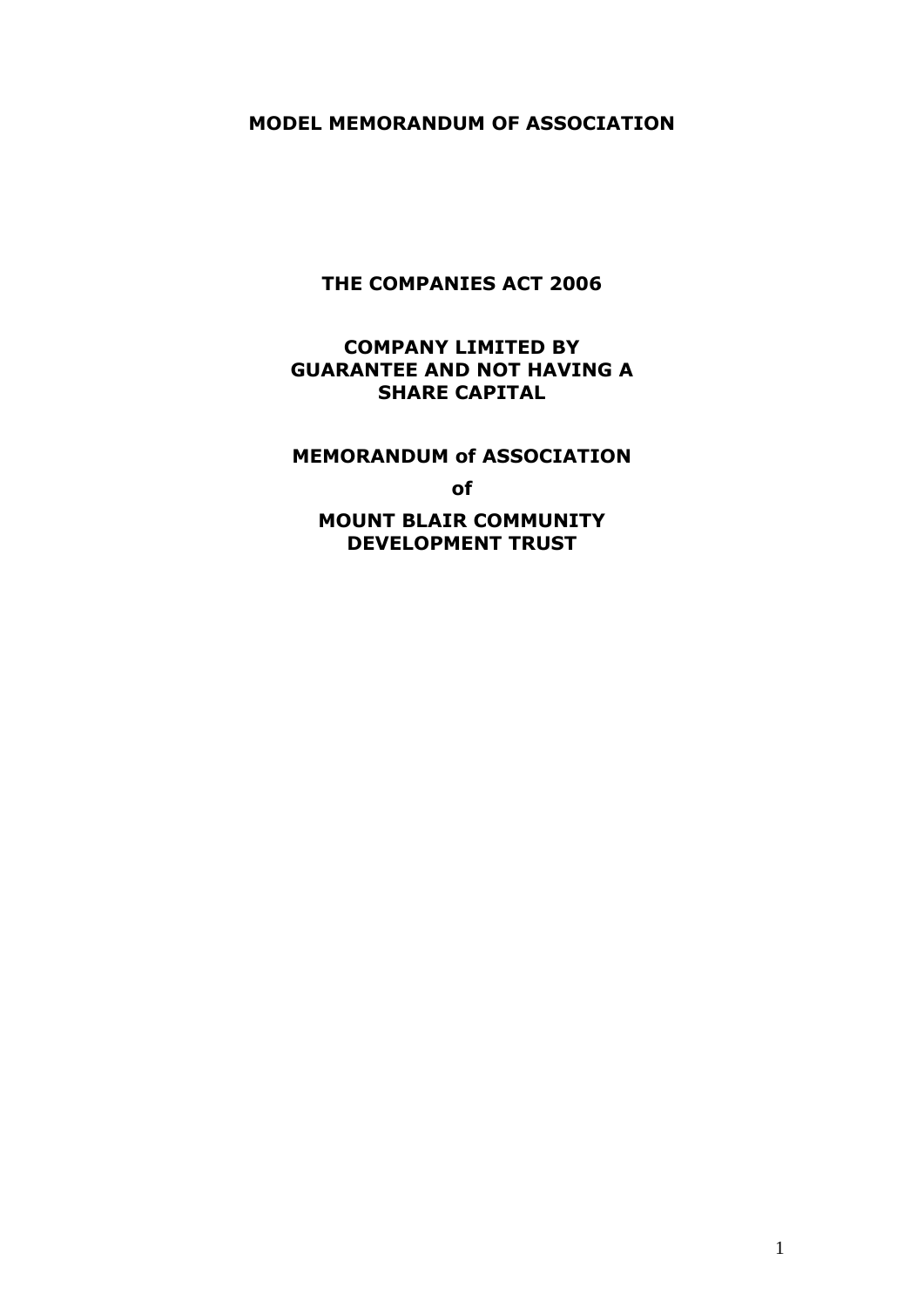# **THE COMPANIES ACT 2006**

# **COMPANY LIMITED BY GUARANTEE AND NOT HAVING A SHARE CAPITAL**

# **MEMORANDUM of ASSOCIATION**

**of**

# **MOUNT BLAIR COMMUNITY DEVELOPMENT TRUST**

Each subscriber to this memorandum of association wishes to form a company under the Companies Act 2006 and agrees to become a member of the company.

| Name of each subscriber | <b>Signature of each subscriber</b> |  |
|-------------------------|-------------------------------------|--|
|                         |                                     |  |
|                         |                                     |  |
|                         |                                     |  |
|                         |                                     |  |
|                         |                                     |  |
|                         |                                     |  |
|                         |                                     |  |
|                         |                                     |  |
|                         |                                     |  |
|                         |                                     |  |
|                         |                                     |  |
|                         |                                     |  |
|                         |                                     |  |
|                         |                                     |  |
|                         |                                     |  |
|                         |                                     |  |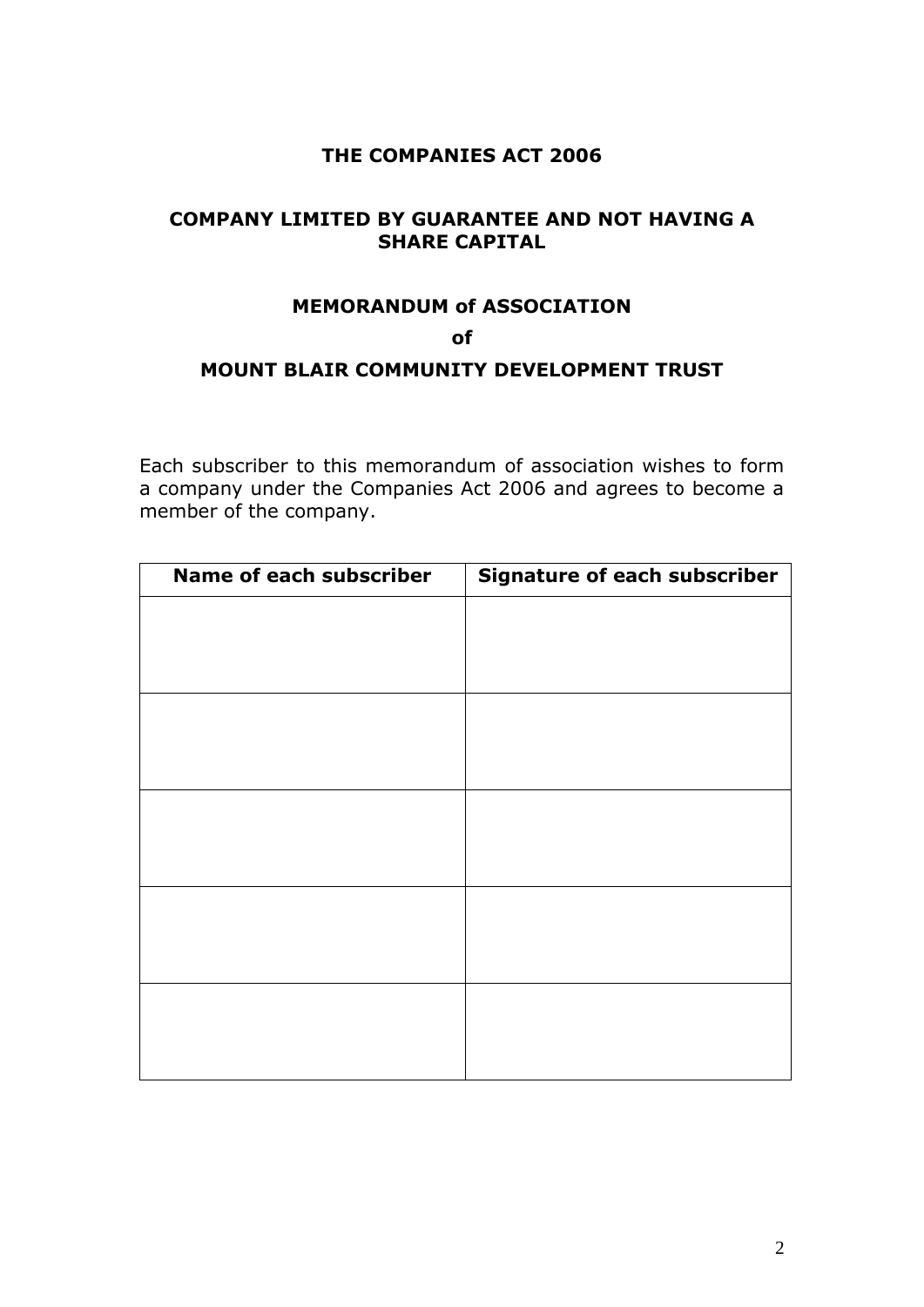## **MODEL ARTICLES OF ASSOCIATION**

# **THE COMPANIES ACT 2006**

# **COMPANY LIMITED BY GUARANTEE AND NOT HAVING A SHARE CAPITAL**

# **ARTICLES of ASSOCIATION of**

# **MOUNT BLAIR COMMUNITY DEVELOPMENT TRUST**

Based on the model prepared by Burness LLP (Solicitors) for the Development Trusts Association Scotland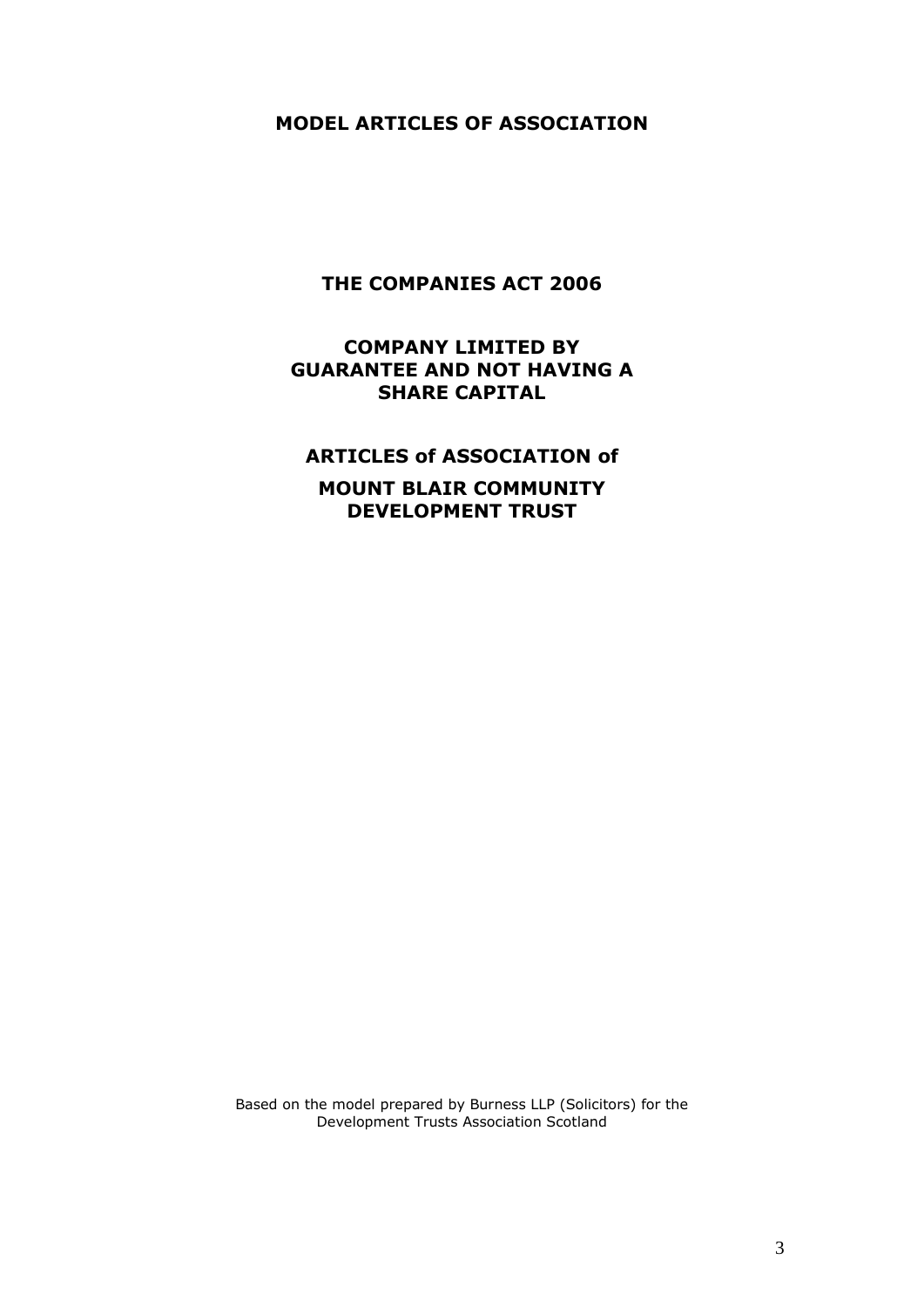# **THE COMPANIES ACT 2006**

# **COMPANY LIMITED BY GUARANTEE AND NOT HAVING A SHARE CAPITAL**

# **ARTICLES of ASSOCIATION of**

# **MOUNT BLAIR COMMUNITY DEVELOPMENT TRUST**

| <b>CONTENTS</b>                                     |                                                                                                                                                  |                      |
|-----------------------------------------------------|--------------------------------------------------------------------------------------------------------------------------------------------------|----------------------|
| <b>GENERAL</b>                                      | constitution of the company, defined<br>terms, objects, powers, restrictions on<br>use of assets, limit on liability, general<br>structure       | articles 1-14        |
| <b>MEMBERS</b>                                      | qualifications, application,<br>subscription, register, withdrawal,<br>expulsion, termination/transfer                                           | articles 15-35       |
| <b>GENERAL MEETINGS</b><br>(meetings of<br>members) | general, notice, special/ordinary<br>resolutions, procedure                                                                                      | articles 35-60       |
| <b>DIRECTORS</b>                                    | maximum number, eligibility,<br>election/ retiral/re-election,<br>termination of office, register, office<br>bearers, powers, personal interests | articles 61-86       |
| <b>DIRECTORS'</b><br><b>MEETINGS</b>                | procedure, conduct of directors                                                                                                                  | articles 87-99       |
| <b>ADMINISTRATION</b>                               | committees, operation of bank<br>accounts, secretary, minutes,<br>accounting records and annual<br>accounts, notices                             | articles 100-<br>114 |
| <b>MISCELLANEOUS</b>                                | winding-up, indemnity                                                                                                                            | articles 115-<br>119 |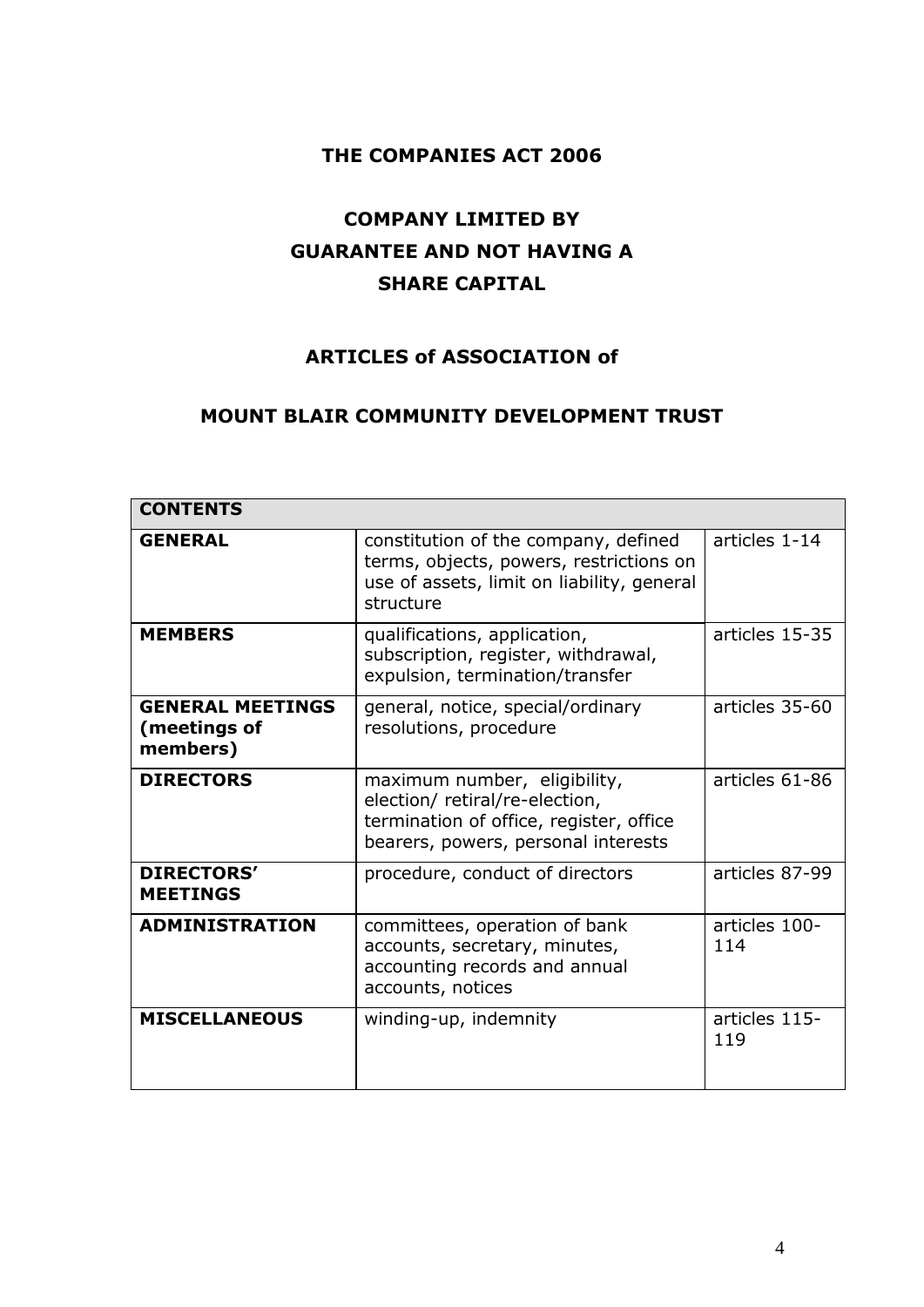## **Constitution of company**

1 The model articles of association as prescribed in Schedule 2 to The Companies (Model Articles) Regulations 2008 are excluded in respect of this company.

#### **Defined terms**

- 2 In these articles of association, unless the context requires otherwise:-
	- (a) "Act" means the Companies Act 2006;
	- (b) "charity" means a body which is either a Scottish Charity, or a "charity" within the meaning of section 1 of the Charities Act 2006, providing (in either case) that its objects are limited to charitable purposes;
	- (c) "charitable purpose" means a charitable purpose under section 7 of the Charities and Trustee Investment (Scotland) Act 2005 which is also regarded as a charitable purpose in relation to the application of the Taxes Acts;
	- (d) "community body" shall mean a community body within the meaning of section 34 of the Land Reform (Scotland) Act 2003;
	- (e) "crofting community body" shall mean a crofting community body within the meaning of section 71 of the Land Reform (Scotland) Act 2003;
	- (f) "electronic form" has the meaning given in section 1168 of the Act;
	- (g) "OSCR" means the Office of the Scottish Charity Regulator;
	- (h) "property" means any property, heritable or moveable, real or personal, wherever situated;
	- (i) "Scottish Charity" means a "Scottish charity" within the meaning of section 13 of the Charities and Trustee Investment (Scotland) Act 2005;
	- (j) "subsidiary" has the meaning given in section 1159 of the Act;
	- (k) "sustainable development" means development which meets the needs of the present without compromising the ability of future generations to meet their own needs.
- 3 Any reference to a provision of any legislation (including any statutory instrument) shall include any statutory modification or reenactment of that provision in force from time to time.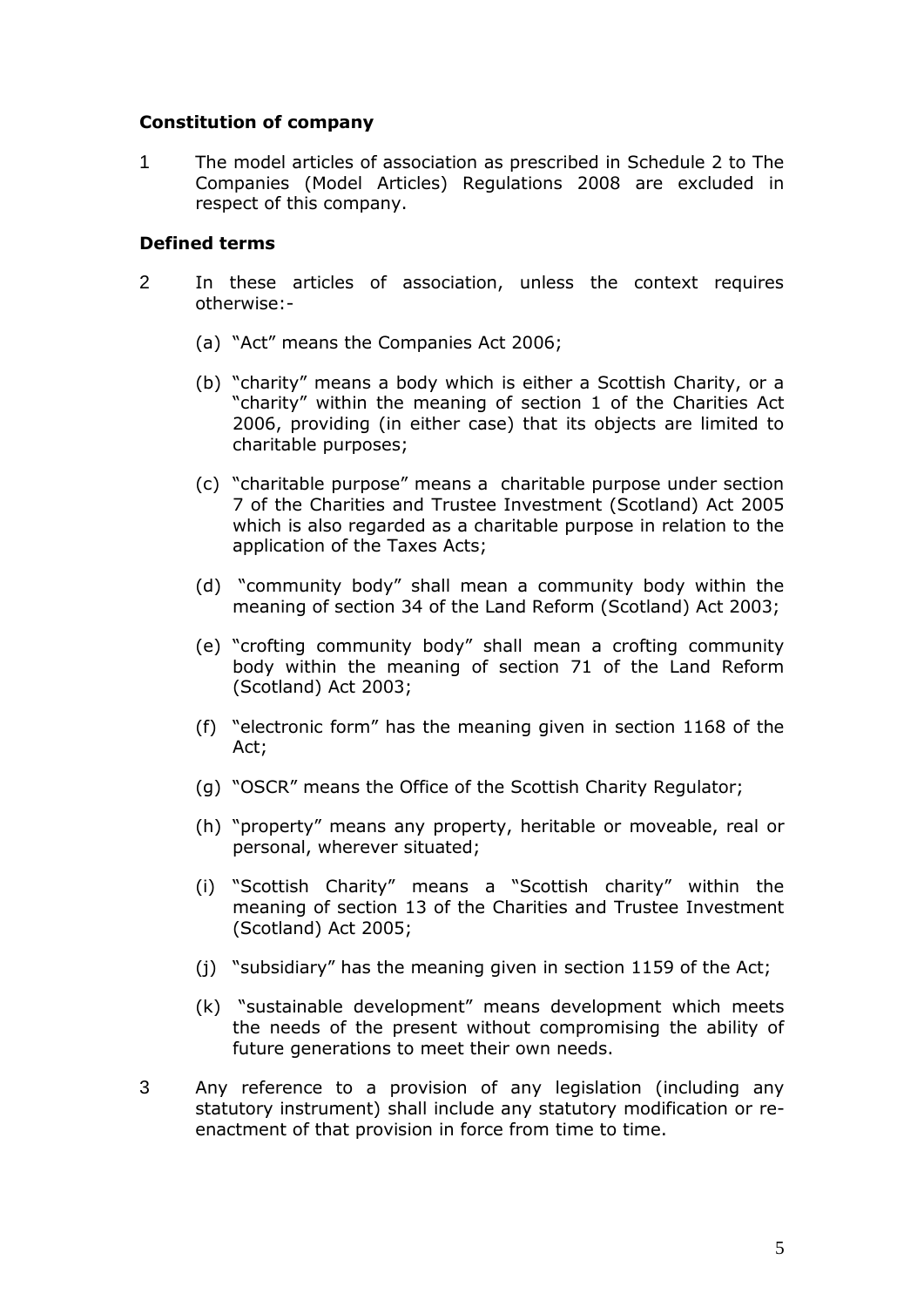# **Objects**

4 The company has been formed to benefit the community of Mount Blair which comprises the postcode unit(s) PH10 7JA, PH10 7JB, PH10 7JD, PH10 7JG, PH10 7JH, PH10 7JJ, PH10 7JL, PH10, 7JN, PH10 7JP, PH10 7JQ, PH10 7JR, PH10 7JS, PH10 7JT, PH10 7JW, PH10 7JX, PH10 7JY, PH10 7JZ, PH10 7NA, PH10 7NB, PH10 7ND, PH10 7NG, PH10 7NH, PH10 7NJ, PH10 7NL, PH10 7NN, PH10 7NP, PH10 7NQ, PH10 7NR, PH10 7NS, PH10 7NT, PH10 7NW, PH10 7NX, PH10 7NY, PH10 7NZ, PH10 7PB, PH10 7PD, PH10 7PE, PH10 7PF, PH10 7PG, PH10 7PH, PH10 7PJ, PH10 7PL, PH10 7PQ, PH10 7PU, PH10 7PW, PH10 7PX, PH10 7PY, PH10 7PZ, PH10 7LA, PH10 7LG, PH10 7LH, PH10 7LJ, PH10 7LL, PH10 7LN, PH10 7LP, PH10 7LQ, PH10 7LR, PH10 7LS, PH10 7LT, PH10 7LU, PH10 7LW, PH10 7LX, PH10 7LY, PH10 7LZ, PH10 7QB, PH10 7QD, PH10 7QE, PH10 7QF,PH10 7QG, PH10 7QQ, PH10 6TE, PH10 6TF, PK10 7NU & PH10 7PA ("the Community") with the following objects:

(1) To manage community land and associated assets for the benefit of the Community and the public in general as an important part of the protection and sustainable development of Scotland's natural environment, where 'sustainable development' means development which meets the needs of the present without compromising the ability of future generations to meet their own needs.

(2) To provide in the interests of social welfare, facilities within the Community for recreation and other leisure time occupation available to the public at large.

(3) To advance education and in particular to promote opportunities for learning for the benefit of the general public.

(4) To advance education through promotion of the arts.

(5) To preserve, restore and improve the environment in t through the provision, maintenance and/or improvement of public open space and other public amenities and other environmental and regeneration projects (but subject to appropriate safeguards to ensure that the public benefits so arising clearly outweigh any private benefit thereby conferred on private landowners).

(6) To provide or assist in the provision of housing for people in necessitous circumstances within the Community.

(7) To relieve poverty particularly among the residents of the Community.

(8) To promote training, particularly among residents of the Community, and with particular reference to skills which will assist the participants in obtaining paid employment.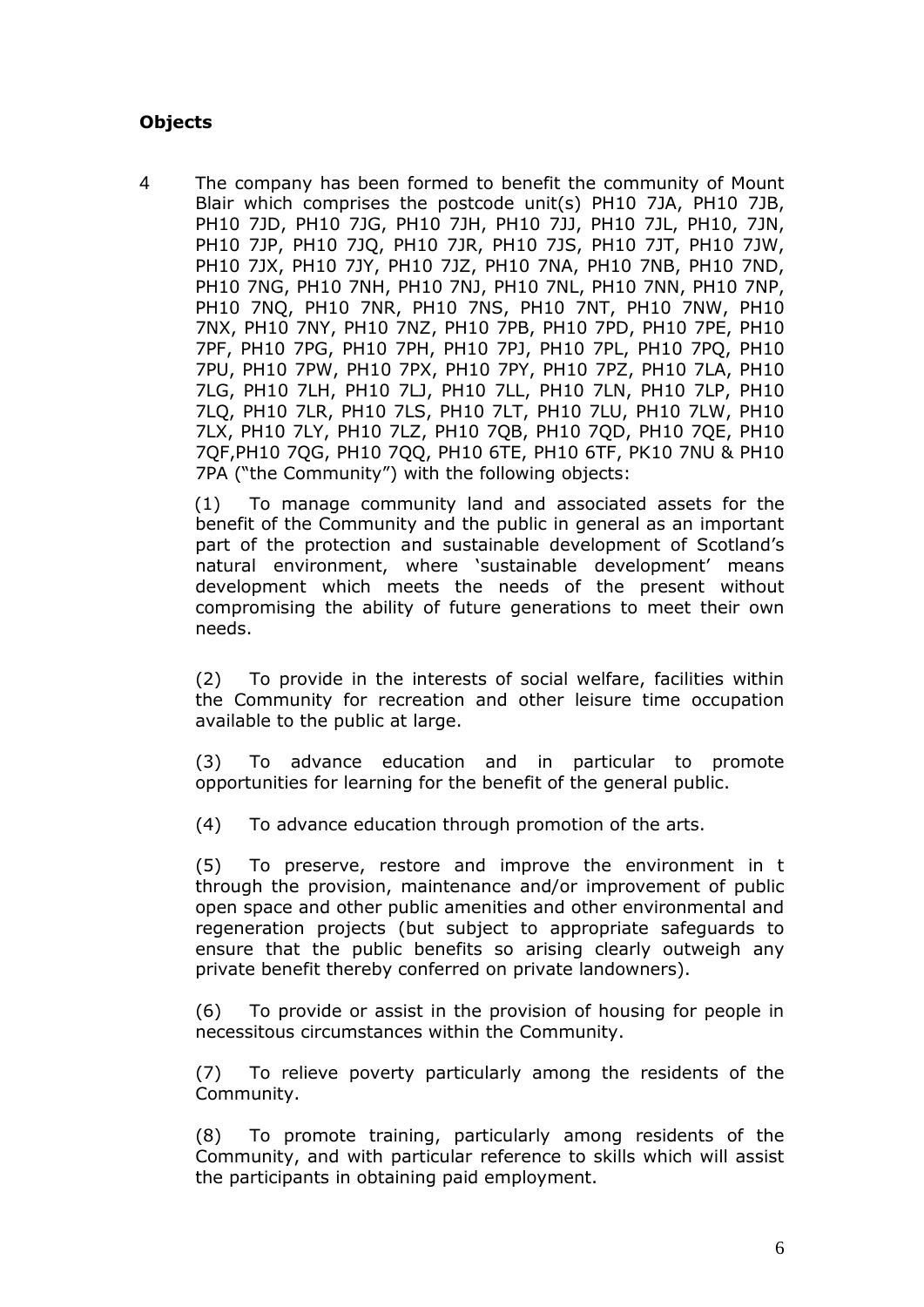(9) To encourage, stimulate and support volunteering principally in the Community.

(10) To preserve, for the benefit of the general public, the historical, architectural and constructional heritage that may exist in and around the Community in buildings (including any structure or erection, and any part of a building as so defined) of particular beauty or historical, architectural or constructional interest.

(11) To promote and protect the wellbeing and physical health of the residents of the Community and to assist in the relief of ill health and the provision of health education for such residents.

(12) To advance education through (i) the provision and supervision of learning-orientated activities for school and preschool children, (ii) the provision of care, guidance, instruction, activities and support directed towards addressing the special educational needs of school and pre-school children who come from a single parent family or other home environment where there are necessitous circumstances and/or to relieve poverty among the residents in the Community in particular by releasing poor individuals (whether parents or guardians) having the care of school and/or pre-school children to attend training courses and programmes which are directed towards the acquisition of skills which will assist such individuals in obtaining employment or by allowing poor individuals (whether parents or guardians) having the care of school and/or pre-school children to maintain themselves in paid employment.

(13) To promote, establish, operate and/or support other schemes and projects of a charitable nature for the benefit of the residents of the Community.

But such that the company shall do so following principles of sustainable development.

- 5 The company's objects are restricted to those set out in article 4 (but subject to article 6).
- 6 The company may (subject to first obtaining the consent of OSCR  $<sup>1</sup>$ </sup> add to, remove or alter the statement of the company's objects in article 4; on any occasion when it does so, it must give notice to the registrar of companies and the amendment will not be effective until that notice is registered on the register of companies.

 $\overline{a}$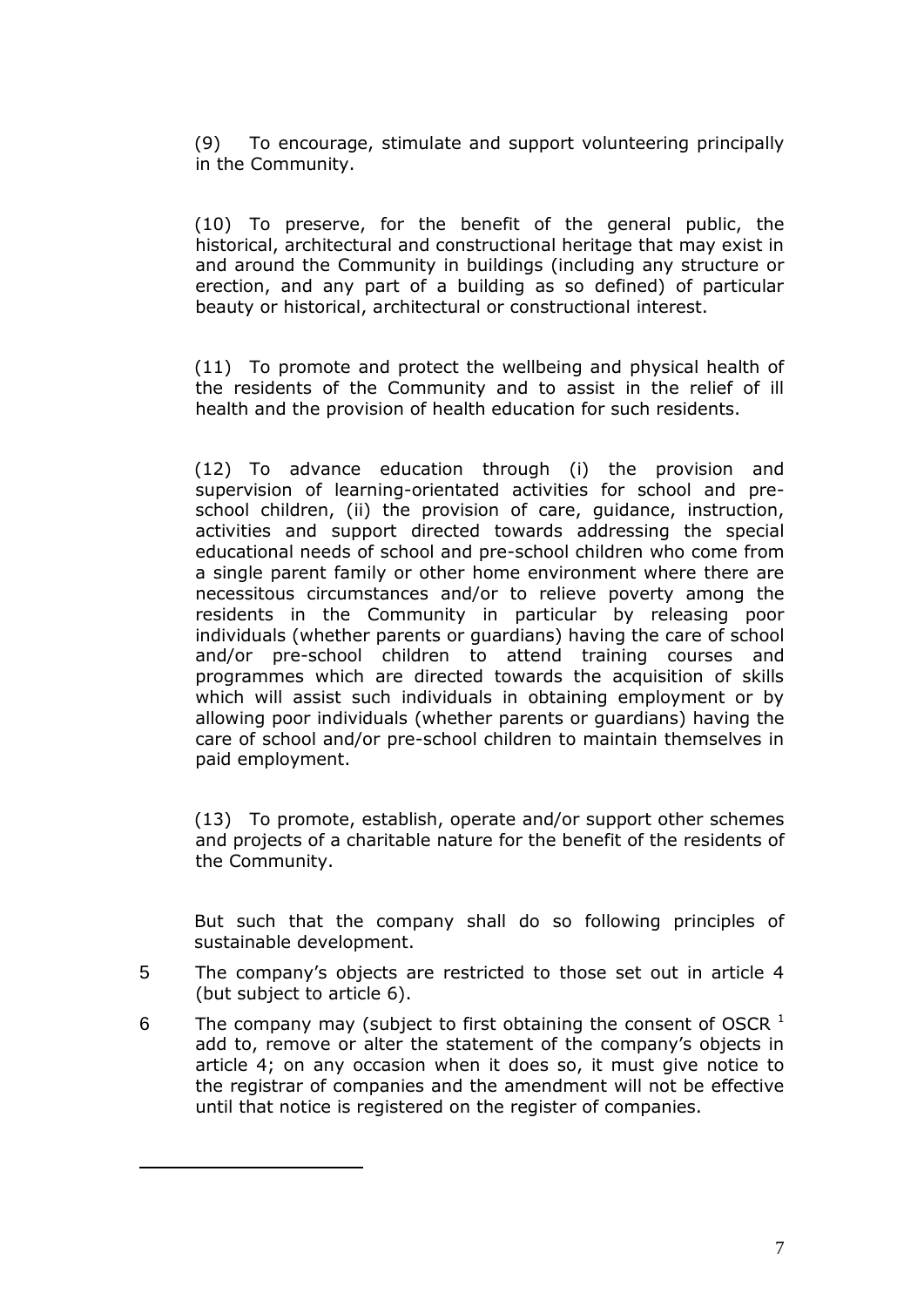#### **Powers**

- 7 In pursuance of the objects listed in article 4 (but not otherwise), the company shall have the following powers:-
	- (a) To manage community land and associated assets for the benefit of the Community and the public in general as an important part of the protection and sustainable development of Scotland's natural environment.]
	- (b) To establish, maintain, develop and/or operate a centre or centres providing facilities for childcare, community learning, healthy living initiatives, educational and cultural activities, training activities, leisure pursuits and accommodation for community groups, and for public sector agencies which provide services of benefit to the community, and which may include refreshment facilities.]
	- (c) To advise in relation to, prepare, organise, conduct and/or support training courses, educational and training events and activities of all kinds.
	- (d) To design, prepare, publish and/or distribute information packs, leaflets, books, newsletters, magazines, posters and other publications, audio visual recordings, multimedia products and display materials, and to create and maintain a website or websites.
	- (e) To promote, operate, co-ordinate, monitor, and/or support other projects and programmes (which may include workspace projects) which further the objects of the company.
	- (f) To provide information, advisory, support and/or consultancy services which further the objects of the company.
	- (g) To liaise with local authorities, central government authorities and agencies, charities/community benefit bodies and others, all with a view to furthering the objects of the company.
	- (h) To register any interest in land and to exercise the right to buy under the provisions of Part 2 of the Land Reform (Scotland) Act 2003.
	- (i) To carry on any other activities which further any of the above objects.
	- (j) To promote companies whose activities may further one or more of the above objects, or may generate income to support the activities of the company, acquire and hold shares in such companies and carry out, in relation to any such company which is a subsidiary of the company, all such functions as may be associated with a holding company.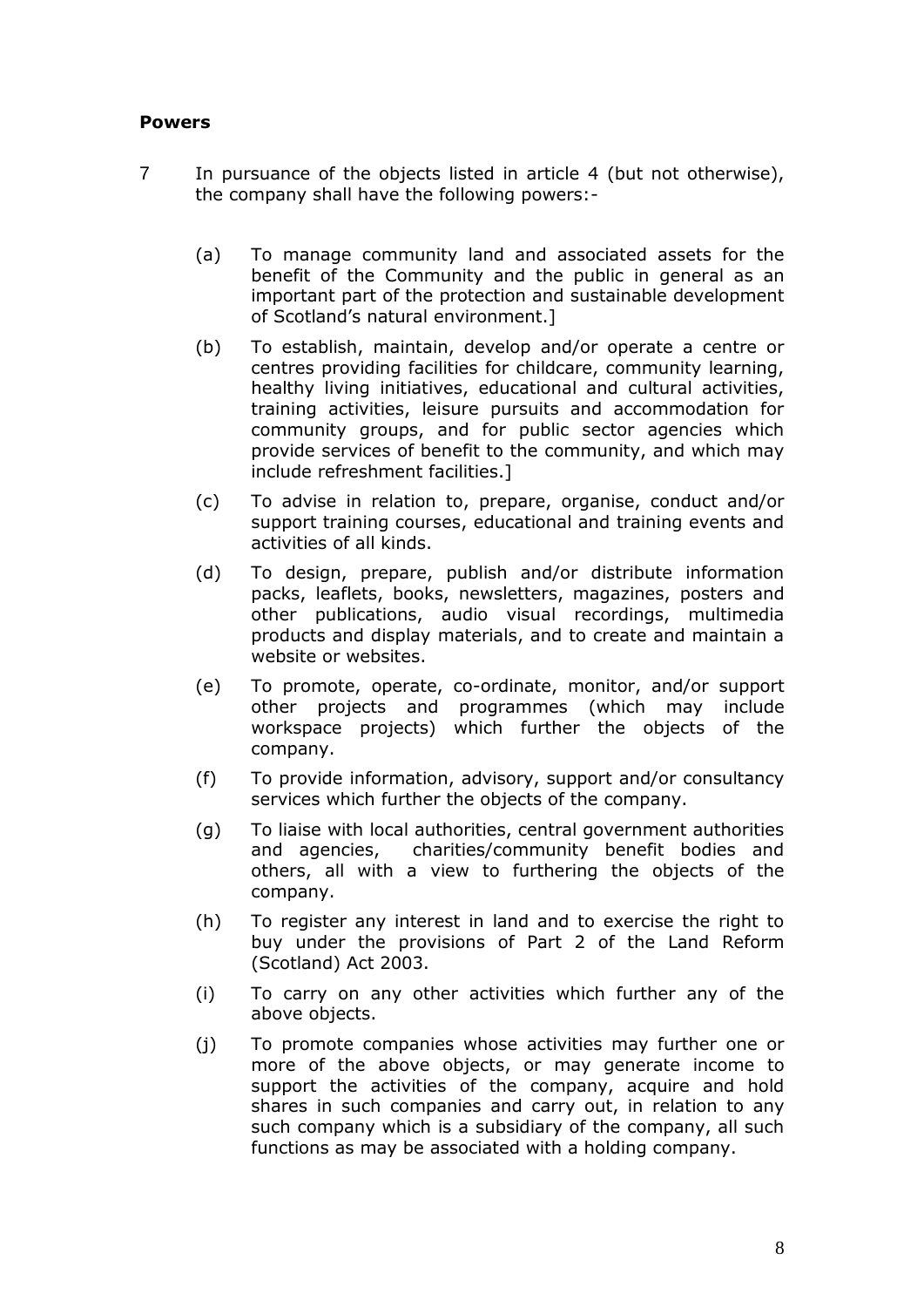- (k) To acquire and take over the whole or any part of the undertaking and liabilities of any body holding property or rights which are suitable for the company's activities.
- (l) To purchase, take on lease, hire, or otherwise acquire, any property or rights which are suitable for the company's activities.
- (m) To improve, manage, develop, or otherwise deal with, all or any part of the property and rights of the company.
- (n) To sell, let, hire out, license, or otherwise dispose of, all or any part of the property and rights of the company.
- (o) To lend money and give credit (with or without security) and to grant guarantees and issue indemnities.
- (p) To borrow money, and to give security in support of any such borrowings by the company, in support of any obligations undertaken by the company or in support of any guarantee issued by the company.
- (q) To employ such staff as are considered appropriate for the proper conduct of the company's activities, and to make reasonable provision for the payment of pension and/or other benefits for members of staff, ex-members of staff and their dependants.
- (r) To engage such consultants and advisers as are considered appropriate from time to time.
- (s) To effect insurance of all kinds (which may include officers' liability insurance).
- (t) To invest any funds which are not immediately required for the company's activities in such investments as may be considered appropriate (and to dispose of, and vary, such investments).
- (u) To establish and/or support any other charity, and to make donations for any charitable purpose falling within the company's objects.
- (v) To take such steps as may be deemed appropriate for the purpose of raising funds for the company's activities.
- (w) To accept grants, donations and legacies of all kinds (and to accept any reasonable conditions attaching to them).
- (x) To oppose, or object to, any application or proceedings which may prejudice the company's interests.
- (y) To enter into any arrangement with any organisation, government or authority which may be advantageous for the purposes of the activities of the company, and to enter into any arrangement for co-operation or mutual assistance with any charity.
- (z) To do anything which may be incidental or conducive to the furtherance of any of the company's objects.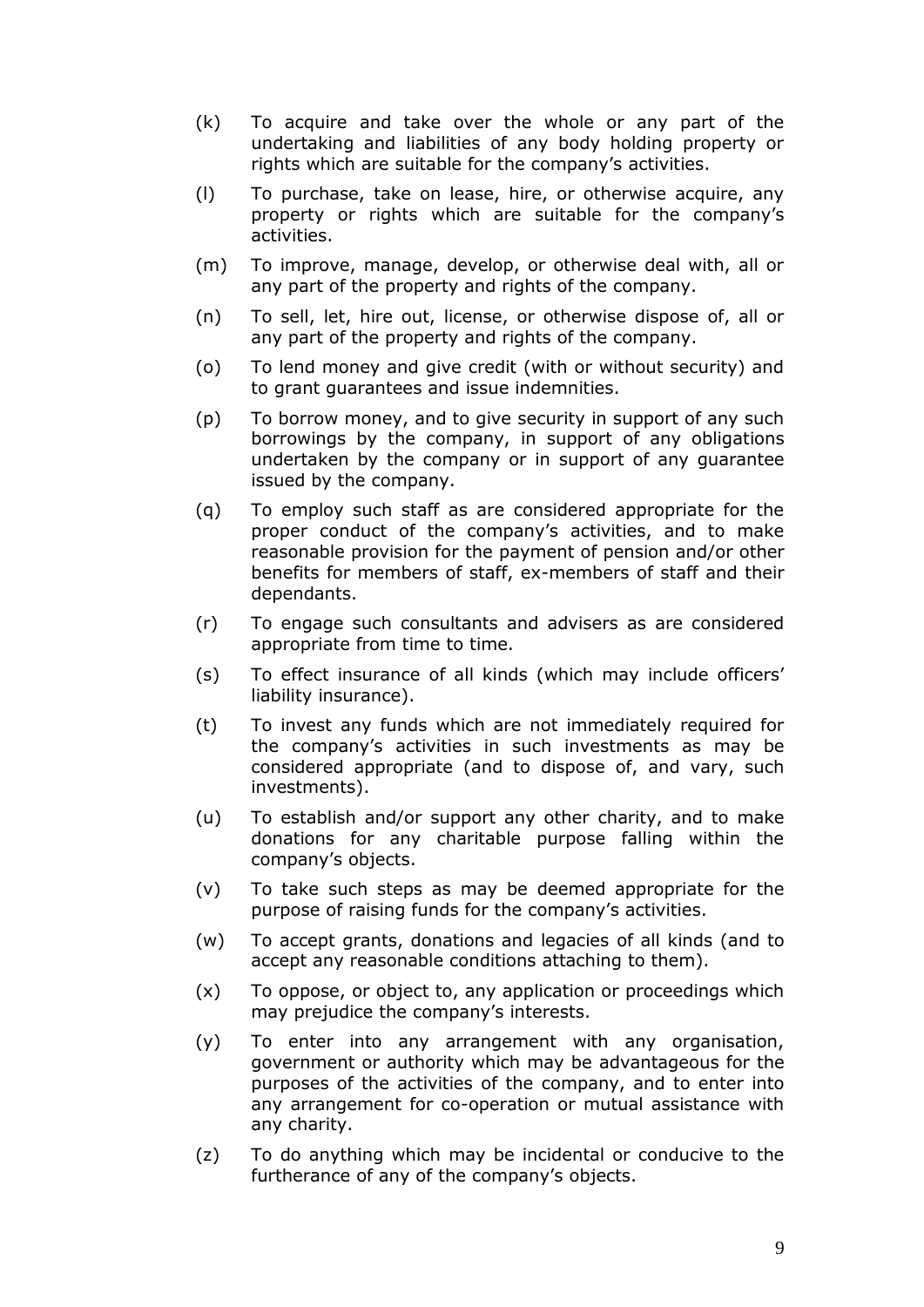## **Restrictions on use of the company's assets**

- 8 The income and property of the company shall be applied solely towards promoting the company's objects (as set out in article 4) and in particular (but without limiting the generality of that provision) any surplus funds or assets of the company must be applied for the benefit of the Community.
- 9 No part of the income or property of the company shall be paid or transferred (directly or indirectly) to the members of the company, whether by way of dividend, bonus or otherwise.
- 10 No director of the company shall be appointed as a paid employee of the company; no director shall hold any office under the company for which a salary or fee is payable.
- 11 No benefit (whether in money or in kind) shall be given by the company to any director except
	- (a) repayment of out-of-pocket expenses; or
	- (b) reasonable payment in return for particular services (not being of a management nature) actually rendered to the company.

#### **Liability of members**

- 12 Each member undertakes that if the company is wound up while he/she is a member (or within one year after he/she ceases to be a member), he/she will contribute - up to a maximum of  $£1 -$  to the assets of the company, to be applied towards:
	- (a) payment of the company's debts and liabilities contracted before he/she ceases to be a member;
	- (b) payment of the costs, charges and expenses of winding up; and
	- (c) adjustment of the rights of the contributories among themselves.

#### **General structure**

- 13 The structure of the company consists of:-
	- (a) the MEMBERS comprising Ordinary Members (who have the right to attend the annual general meeting (and any general meeting) and have important powers under the articles of association and the Companies Act; in particular, the Ordinary Members elect people to serve as directors and take decisions in relation to changes to the articles themselves), the Associate Members and the Junior Members; and
	- (b) the DIRECTORS who hold regular meetings during the period between annual general meetings, and generally control and supervise the activities of the company; in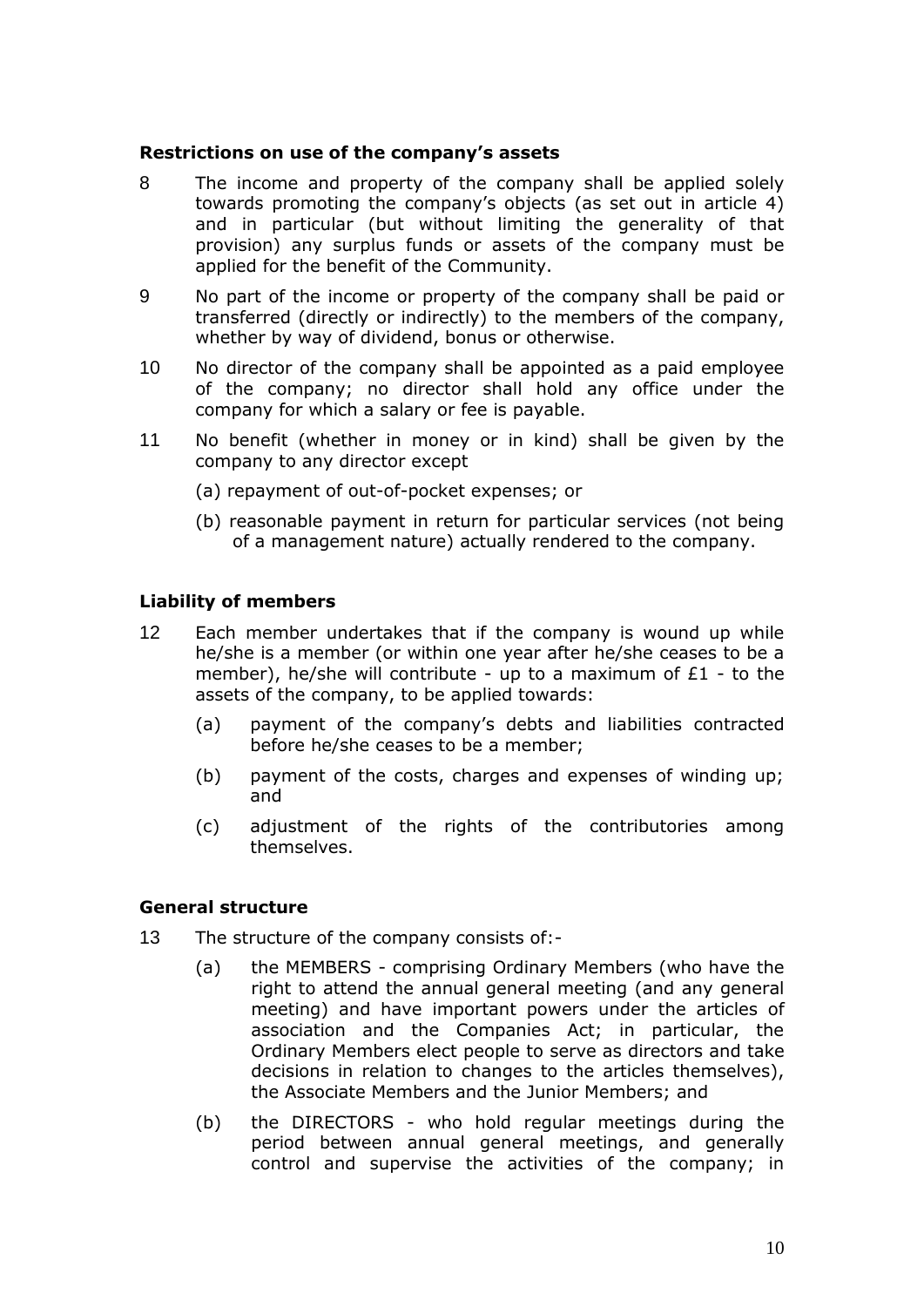particular, the directors are responsible for monitoring the financial position of the company.

- 14 For the purposes of these articles:
	- (a) "Ordinary Member" means a member admitted under article 16; "Ordinary Membership" shall be construed accordingly;
	- (b) "Associate Member" means a member admitted under article 17; "Associate Membership" shall be construed accordingly;
	- (c) "Junior Member" means a member admitted under article 18; "Junior Membership" shall be construed accordingly."

## **Qualifications for membership**

- 15 The members of the company shall consist of the subscribers to the memorandum of association and such other persons as are admitted to membership under articles 16 to 22.
- 16 Full membership shall (subject to article 20) be open to any person aged 18 years or over who:
	- (a) is ordinarily resident in the Community (as defined in article 4);
	- (b) is entitled to vote at a local government election in a polling district that includes the Community or part of it; and
	- (c) supports the objects and activities of the company.
- 17 Associate membership shall (subject to articles (19,21 & 22) be open to those individuals who are not ordinarily resident in the Community and those organisations wherever located that support the objects of the Company. Associate Members are neither eligible to stand for election to the Board nor to vote at any general meeting
- 18 Junior membership shall (subject to articles 19,21 and 22) be open to those individuals who are aged between 12 and 17 and who support the objects of the Company. Junior Members are neither eligible to stand for election to the Board nor to vote at any general meeting."
- 19 An individual, once admitted to full membership, shall cease to be a member if he/she ceases to be eligible for membership in terms of article 16.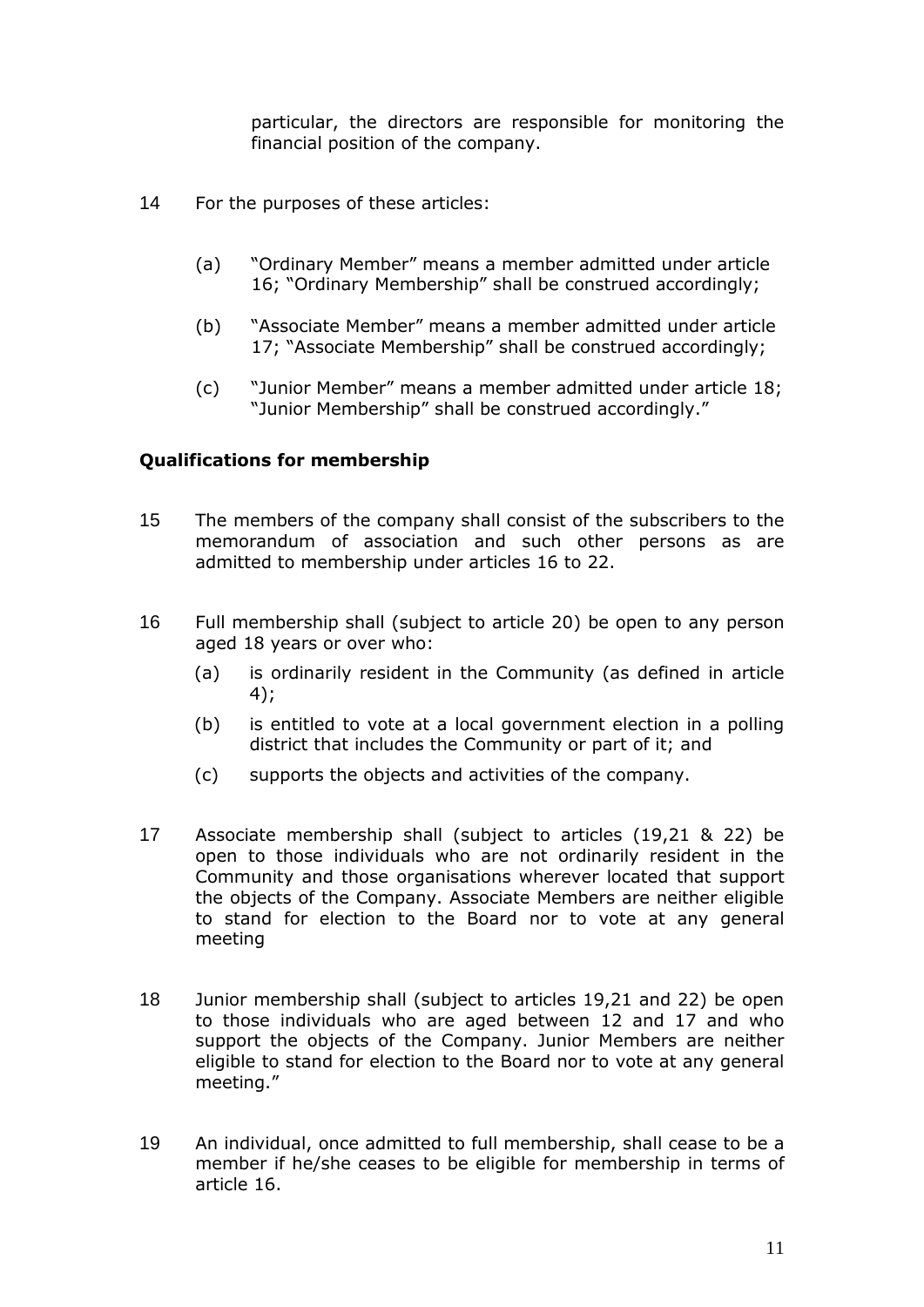20 Employees of the company shall not be eligible for membership; a person who becomes an employee of the company after admission to membership shall automatically cease to be a member.

#### **Application for membership**

- 21 Any person who wishes to become a member must sign, and lodge with the company, a written application for membership; the company shall supply a form for applying for membership to any person on request.
- 22 The directors shall consider each application for membership at the first directors' meeting which is held after receipt of the application; the directors shall, within a reasonable time after the meeting, notify the applicant of their decision on the application.

#### **Minimum number of members**

- 23 The minimum number of members is 20; in the event that the number of members falls below 20, the directors may not conduct any business other than to ensure the admission of sufficient members to achieve the minimum number.
- 24 For the avoidance of doubt, a majority of the members of the company shall be individuals eligible under article clause 16 (individuals ordinarily resident in the Community).

## **Membership subscription**

- 25 The Full members may, by ordinary resolution, determine the amount (if any) of the annual membership subscription for each category of membership; unless otherwise determined there shall be no annual membership subscription.
- 26 The annual membership subscriptions shall be payable on or before 1st April in each year.
- 27 The members may vary the amount of the annual membership subscription and/or the date on which it falls due in each year, by way of an ordinary resolution to that effect passed at an annual general meeting.
- 28 If the membership subscription payable by any member remains outstanding more than four weeks after the date on which it fell due (and providing he/she has been given at least one written reminder) the directors may, by resolution to that effect, expel him/her from membership; for the avoidance of doubt, it will be open to an individual expelled from membership under this article to reapply for membership if he/she so wishes.
- 29 A person who ceases (for whatever reason) to be a member shall not be entitled to any refund of the membership subscription.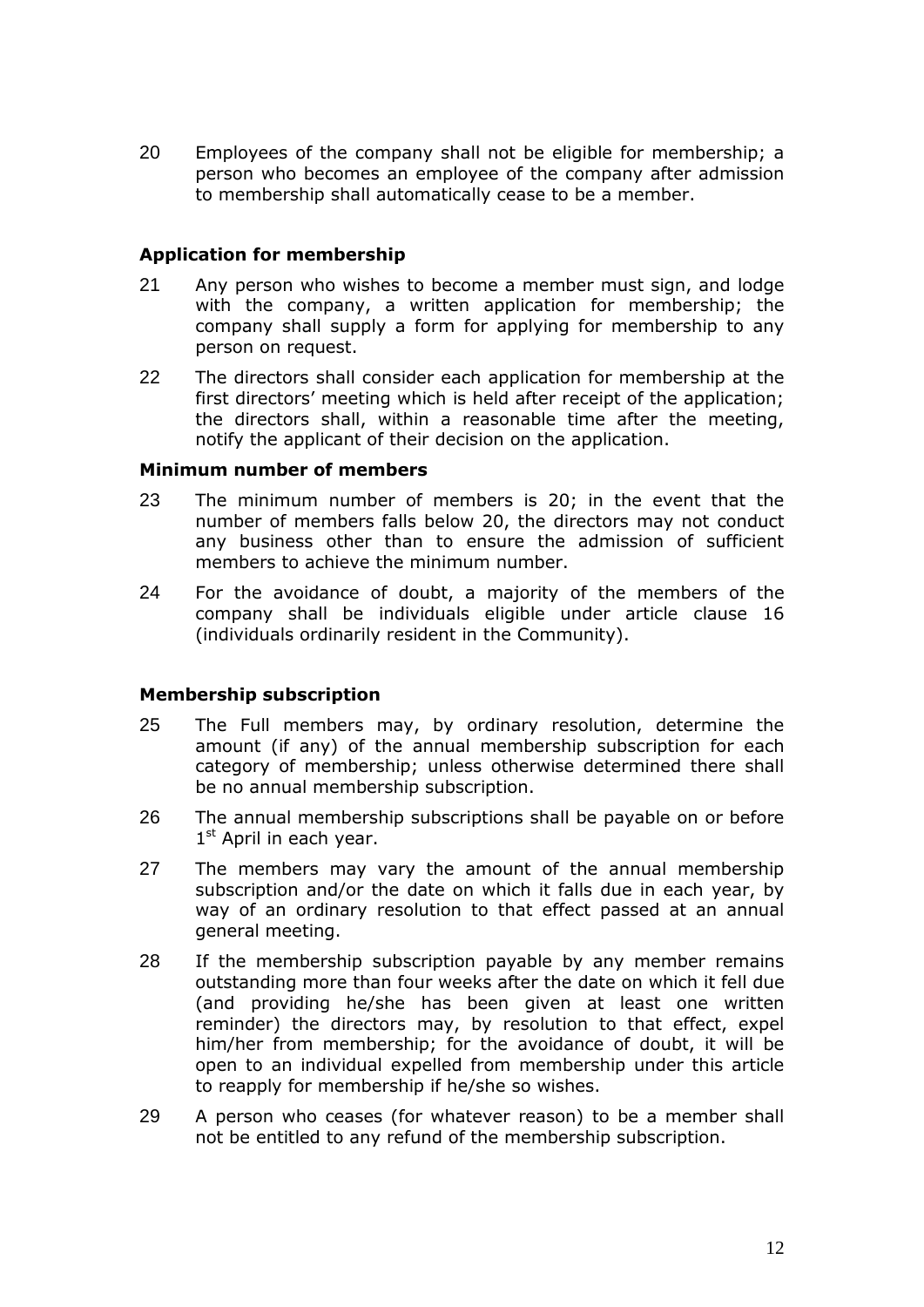## **Register of members**

30 The directors shall maintain a register of members, setting out the full name and address of each member, the date on which he/she was admitted to membership, and the date on which any person ceased to be a member.

#### **Withdrawal from membership**

31 Any person who wishes to withdraw from membership shall sign, and lodge with the company, a written notice to that effect; on receipt of the notice by the company, he/she shall cease to be a member.

#### **Expulsion from membership**

- 32 Any person may be expelled from membership by special resolution (see article 45), providing the following procedures have been observed:-
	- (a) at least 21 days' notice of the intention to propose the resolution must be given to the member concerned, specifying the grounds for the proposed expulsion
	- (b) the member concerned shall be entitled to be heard on the resolution at the general meeting at which the resolution is proposed.

## **Termination/transfer**

- 33 Membership shall cease on death.
- 34 A member may not transfer his/her membership to any other person.

#### **General meetings (meetings of members)**

- 35 The directors shall convene an annual general meeting in each year (but excluding the year in which the company is formed); the first annual general meeting shall be held not later than 18 months after the date of incorporation of the company.
- 36 Not more than 15 months shall elapse between one annual general meeting and the next.
- 37 The business of each annual general meeting shall include:-
	- (a) a report by the chair on the activities of the company
	- (b) consideration of the annual accounts of the company
	- (c) the election/re-election of directors, as referred to in articles 66 to 71.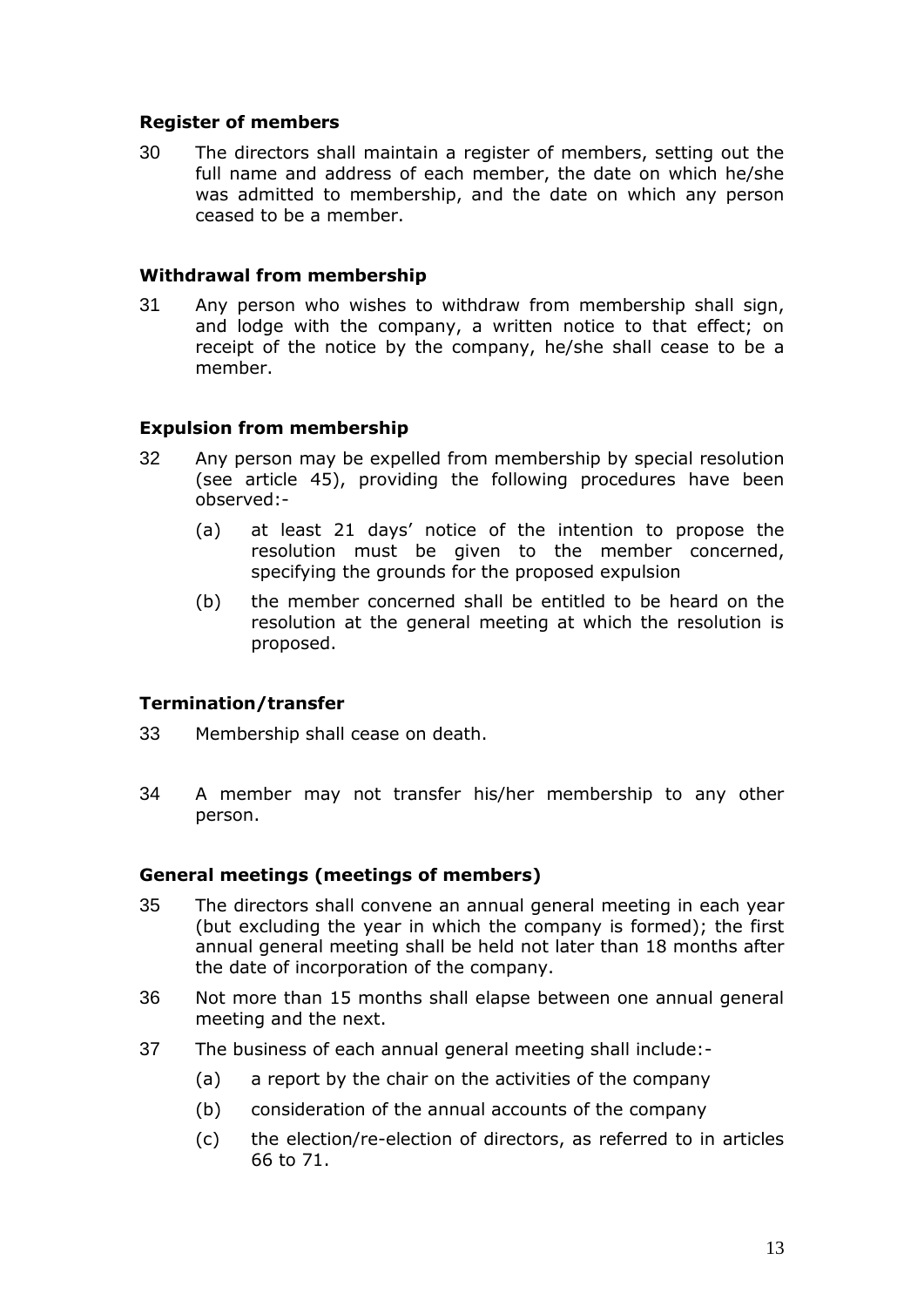- 38 The directors may convene an extraordinary general meeting at any time.
- 39 The directors must convene an extraordinary general meeting if there is a valid requisition by members (under section 303 of the Act) or a requisition by a resigning auditor (under section 518 of the Act).

#### **Notice of general meetings**

- 40 At least 14 clear days' notice must be given of an annual general meeting or extraordinary general meeting.
- 41 The reference to "clear days" in article 40 shall be taken to mean that, in calculating the period of notice, the day after the notice is posted, (or, in the case of a notice sent by electronic means, the day after it was sent) and also the day of the meeting, should be excluded.
- 42 A notice calling a meeting shall specify the time and place of the meeting; it shall (a) indicate the general nature of the business to be dealt with at the meeting and (b) if a special resolution (see article 45) (or a resolution requiring special notice under the Act) is to be proposed, shall also state that fact, giving the exact terms of the resolution.
- 43 A notice convening an annual general meeting shall specify that the meeting is to be an annual general meeting; any other general meeting shall be called an extraordinary general meeting.
- 44 Notice of every general meeting shall be given
	- (a) in hard copy form
	- (b) in writing or, (where the individual to whom notice is given has notified the company of an address to be used for the purpose of electronic communication) in electronic form; or
	- (c) (subject to the company notifying members of the presence of the notice on the website, and complying with the other requirements of section 309 of the Act) by means of a website.

#### **Special resolutions and ordinary resolutions**

45 For the purposes of these articles, a "special resolution" means a resolution passed by 75% or more of the votes cast on the resolution at an annual general meeting or extraordinary general meeting, providing proper notice of the meeting and of the intention to propose the resolution has been given in accordance with articles 40 to 44; for the avoidance of doubt, the reference to a 75% majority relates only to the number of votes cast in favour of the resolution as compared with the number of votes cast against the resolution, and accordingly no account shall be taken of abstentions or members absent from the meeting.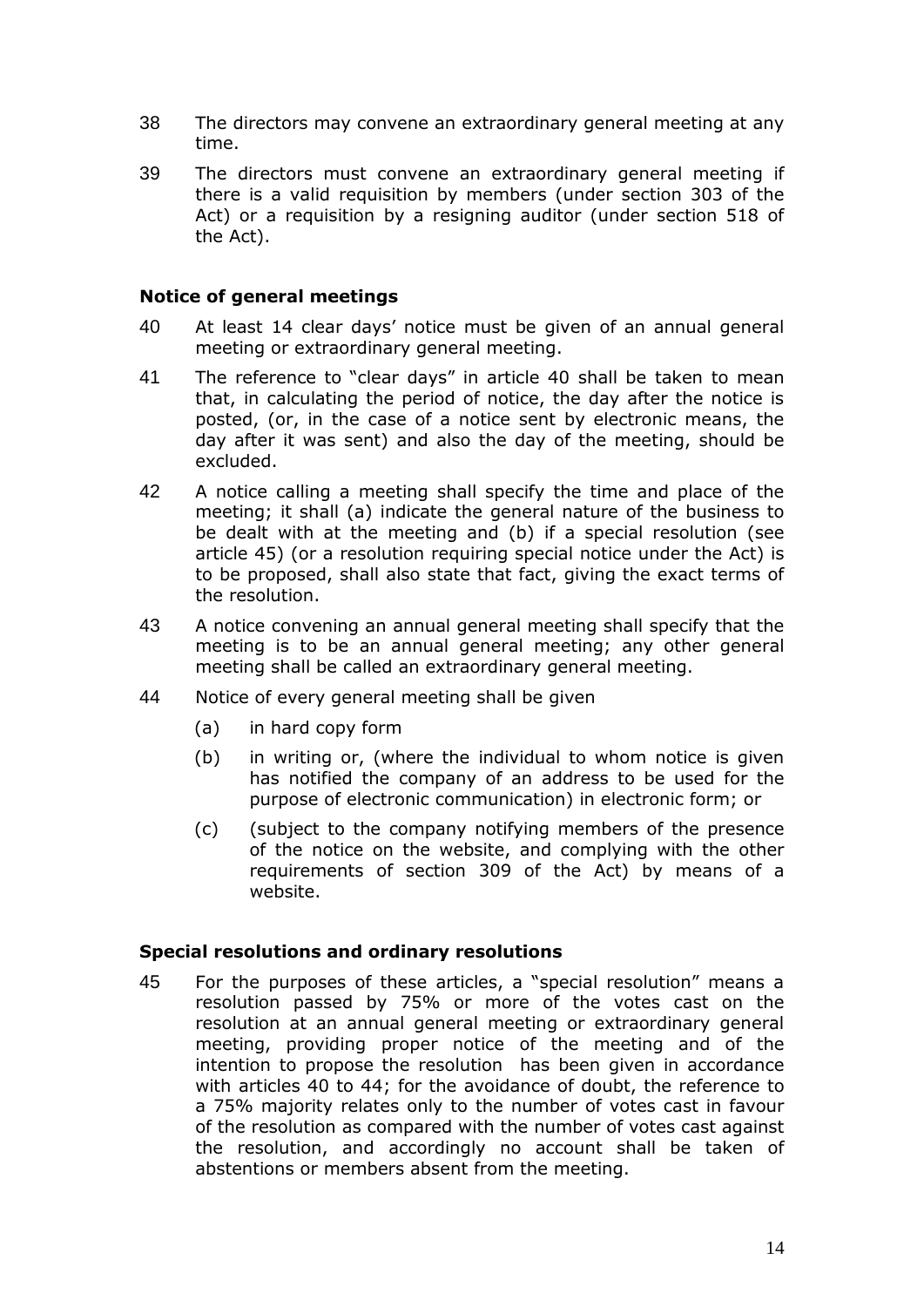- 46 In addition to the matters expressly referred to elsewhere in these articles, the provisions of the Act allow the company, by special resolution,
	- (a) to alter its name
	- (b) to alter any provision of these articles or adopt new articles of association.
- 47 For the purposes of these articles, an "ordinary resolution" means a resolution passed by majority vote (taking account only of those votes cast in favour as compared with those votes against), at an annual general meeting or extraordinary general meeting, providing proper notice of the meeting has been given in accordance with articles 41 to 45.

#### **Procedure at general meetings**

- 48 No business shall be dealt with at any general meeting unless a quorum is present; the quorum for a general meeting shall be 10% of full members or 10 full members whichever is greater (each being a member or a proxy for a member) and that members ordinarily resident in the community eligible under article 16 must be in the majority.
- 49 If a quorum is not present within 15 minutes after the time at which a general meeting was due to commence - or if, during a meeting, a quorum ceases to be present - the meeting shall stand adjourned to such time and place as may be fixed by the chairperson of the meeting.
- 50 The chair of the company shall (if present and willing to act as chairperson) preside as chairperson of each general meeting; if the chair is not present and willing to act as chairperson within 15 minutes after the time at which the meeting was due to commence, the directors present at the meeting shall elect from among themselves the person who will act as chairperson of that meeting.
- 51 The chairperson of a general meeting may, with the consent of the meeting, adjourn the meeting to such date, time and place as the chairperson may determine.
- 52 Every member shall have one vote, which (whether on a show of hands or on a secret ballot) may be given either personally or by proxy.
- 53 Any member who wishes to appoint a proxy to vote on his/her behalf at any meeting (or adjourned meeting):
	- (a) shall lodge with the company, at the company's registered office, a written instrument of proxy (in such form as the directors require), signed by him/her; or
	- (b) shall send by electronic means to the company, at such electronic address as may have been notified to the members by the company for that purpose, an instrument of proxy (in such form as the directors require);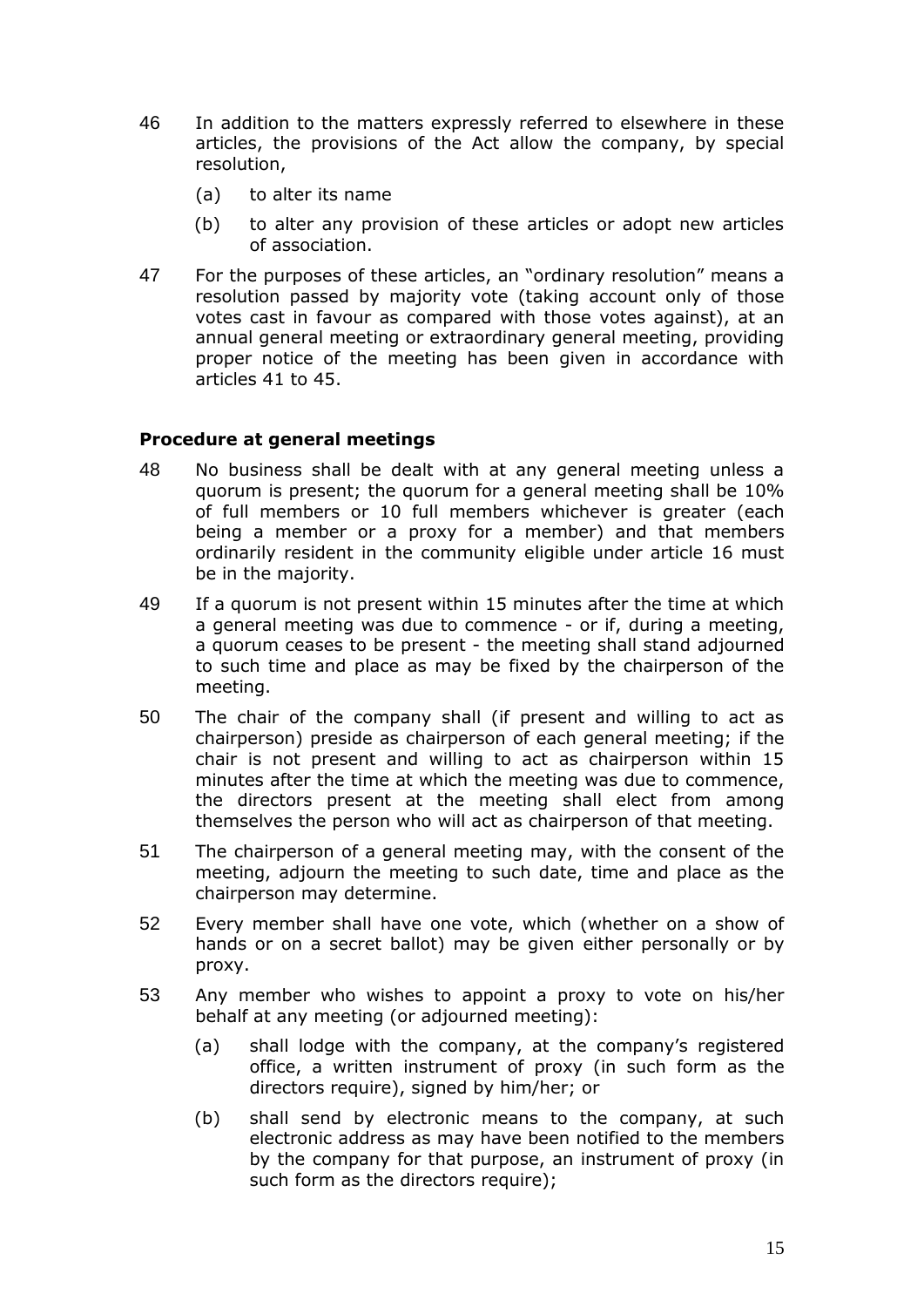providing (in either case), the instrument of proxy is received by the company at the relevant address not less than 48 hours before the time for holding the meeting (or, as the case may be, adjourned meeting).

- 54 An instrument of proxy which does not conform with the provisions of article 53, or which is not lodged or sent in accordance with such provisions, shall be invalid.
- 55 A member shall not be entitled to appoint more than one proxy to attend on the same occasion.
- 56 A proxy appointed to attend and vote at any meeting instead of a member shall have the same right as the member who appointed him/her to speak at the meeting and need not be a member of the company.
- 57 A vote given, or ballot demanded, by proxy shall be valid notwithstanding that the authority of the person voting or demanding a ballot had terminated prior to the giving of such vote or demanding of such ballot, unless notice of such termination was received by the company at the company's registered office (or, where sent by electronic means, was received by the company at the address notified by the company to the members for the purpose of electronic communications) before the commencement of the meeting or adjourned meeting at which the vote was given or the ballot demanded.
- 58 If there are an equal number of votes for and against any resolution, the chairperson of the meeting shall be entitled to a casting vote.
- 59 A resolution put to the vote at a general meeting shall be decided on a show of hands unless a secret ballot is demanded by the chairperson (or by at least two persons present in person at the meeting and entitled to vote (whether as members or proxies for members)); a secret ballot may be demanded either before the show of hands takes place, or immediately after the result of the show of hands is declared.
- 60 If a secret ballot is demanded, it shall be taken at the meeting and shall be conducted in such a manner as the chairperson may direct; the result of the ballot shall be declared at the meeting at which the ballot was demanded.

## **Categories of director**

61 For the purposes of these articles

"Member Director" means a director (drawn from the membership of the company) appointed under articles 66 to 71;

"Co-opted Director" means a (non-member) director appointed or re-appointed by the directors under articles 72 and 73.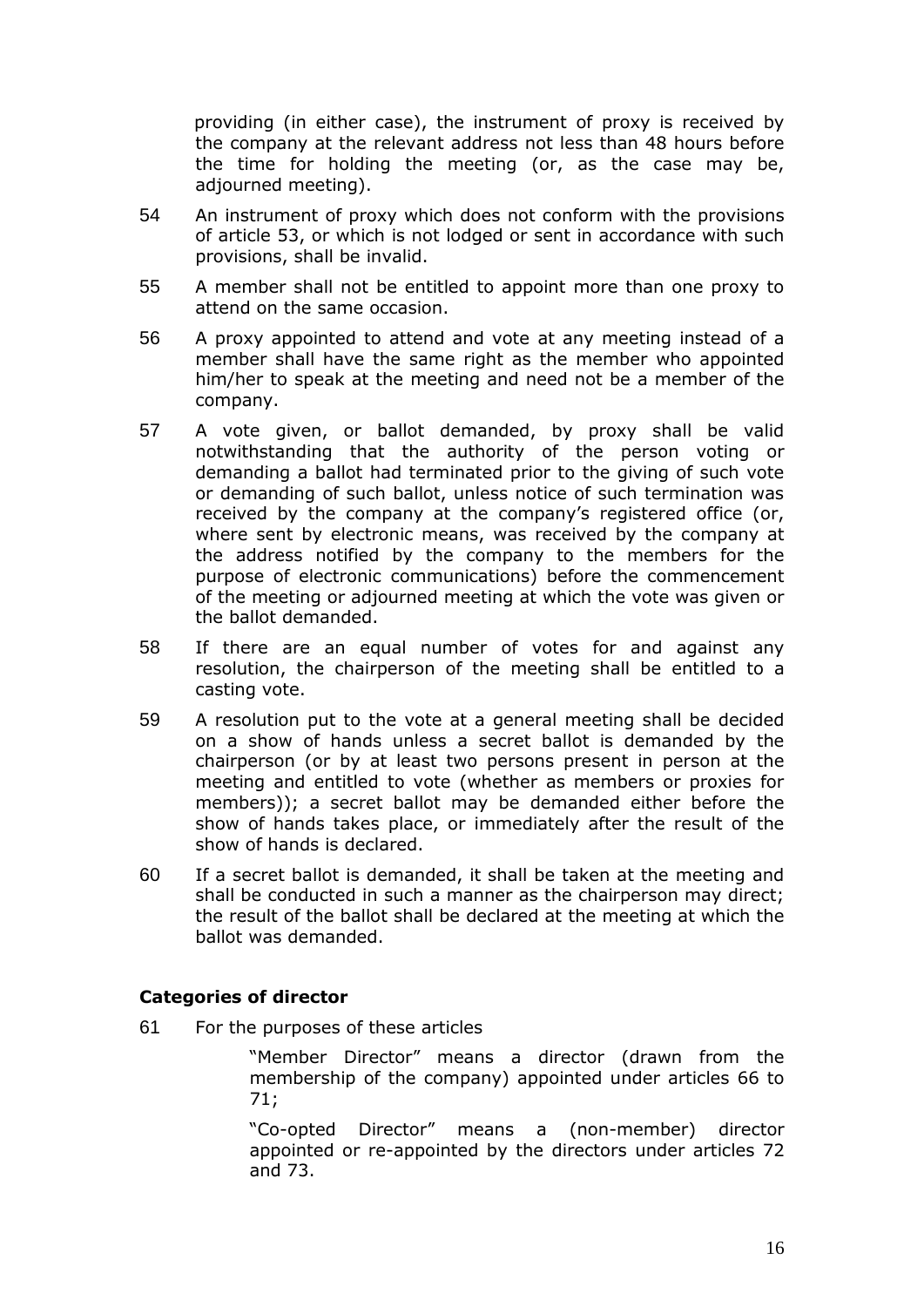#### **Maximum/minimum number of directors**

- 62 The maximum number of directors shall be 15; out of that number, no more than 12 shall be Member Directors and no more than 3 shall be Co-opted Directors.
- 63 The minimum number of directors shall be no less than 5, of whom a majority must be Member Directors.

## **Eligibility**

- 64 A person shall not be eligible for election/appointment as a Member Director unless he/she is a member of the company; a person appointed as a Co-opted Director need not, however, be a member of the company.
- 65 A person shall not be eligible for election/appointment as a director if he/she is an employee of the company.

#### **Election, retiral, re-election: Member Directors**

- 66 At each annual general meeting, the members may (subject to article 62) elect any member (providing he/she is willing to act) to be a director (a "Member Director")
- 67 The directors may (subject to article 62) at any time appoint any member (providing he/she is willing to act) to be a director (a "Member Director").
- 68 At the first annual general meeting all of the elected Directors shall retire from office.
- 69 At each annual general meeting (other than the first)
	- (a) any Member Director appointed under article 67 during the period since the preceding annual general meeting shall retire from office;
	- (b) out of the remaining Member Directors, one third (to the nearest round number)shall retire from office.
- 70 The directors to retire under paragraph (b) of article 69 shall be those who have been longest in office since they were last elected or re-elected; as between persons who were last elected/re-elected on the same date, the question of which of them is to retire shall be determined by some random method.
- 71 A director who retires from office under article 68 or 69 shall be eligible for re-election.

#### **Appointment/re-appointment: Co-opted Directors**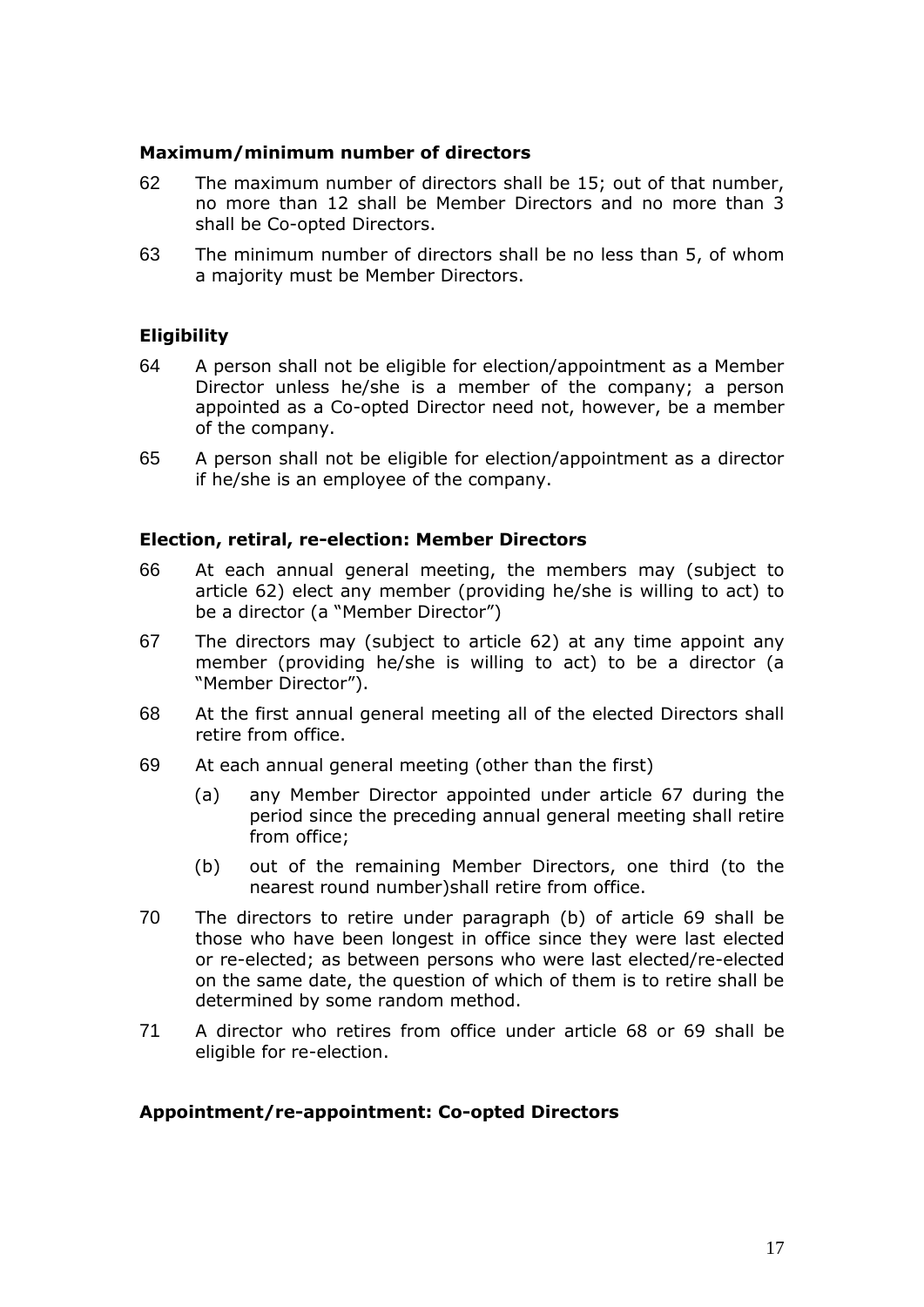- 72 In addition to their powers under article 67, the directors may (subject to articles 63 and 63) at any time appoint any nonmember of the company (providing he/she is willing to act) to be a director (a "Co-opted Director") either on the basis that he/she has been nominated by a "body with which the company has close contact in the course of its activities" or on the basis that he/she has specialist experience and/or skills which could be of assistance to the directors.
- 73 At each annual general meeting, all of the Co-opted Directors shall retire from office – but shall then be eligible for re-appointment under article 72.

# **Termination of office**

- 74 A director shall automatically vacate office if:-
	- (a) he/she ceases to be a director through the operation of any provision of the Act or becomes prohibited by law from being a director;
	- (b) he/she becomes debarred under any statutory provision from being a charity trustee (within the meaning of section 106 of the Charities and Trustee Investment (Scotland) Act 2005);
	- (c) he/she becomes incapable for medical reasons of fulfilling the duties of his/her office and such incapacity is expected to continue for a period of more than six months;
	- (d) he/she ceases to be a member of the company;
	- (e) he/she becomes an employee of the company;
	- (f) he/she resigns office by notice to the company;
	- (g) he/she is absent (without permission of the directors) from more than three consecutive meetings of the directors, and the directors resolve to remove him/her from office; or
	- (h) he/she is removed from office by ordinary resolution (special notice having been given) in pursuance of section 168 of the Act.

## **Register of directors**

75 The directors shall maintain a register of directors, setting out full details of each director, including the date on which he/she became a director, and also specifying the date on which any person ceased to hold office as a director.

## **Officebearers**

76 The directors shall elect from among themselves a chair and a treasurer, and such other office bearers (if any) as they consider appropriate.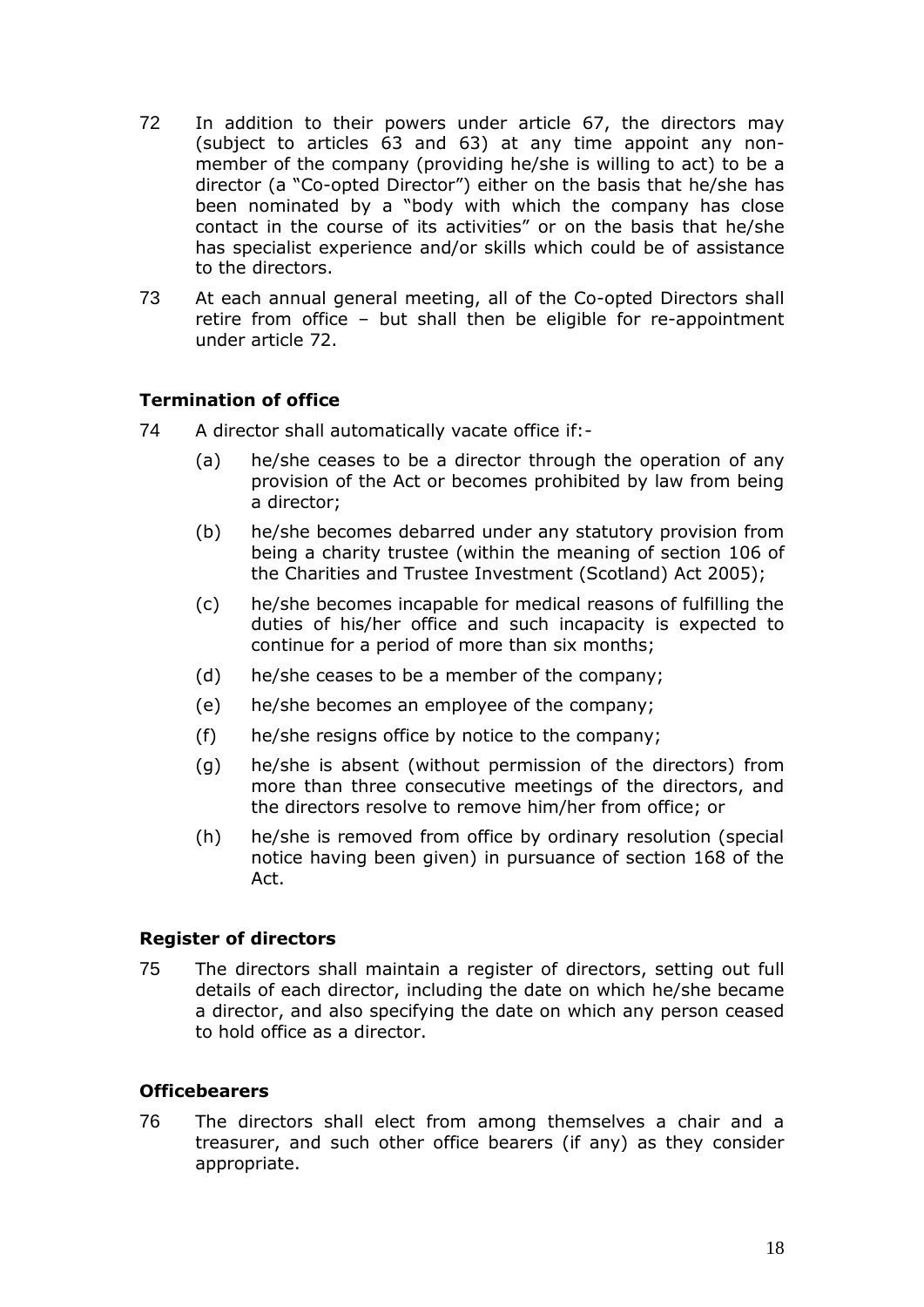- 77 All of the office bearers shall cease to hold office at the conclusion of each annual general meeting, but shall then be eligible for reelection.
- 78 A person elected to any office shall cease to hold that office if he/she ceases to be a director, or if he/she resigns from that office by written notice to that effect.

#### **Powers of directors**

- 79 Subject to the provisions of the Act and these articles, and subject to any directions given by special resolution, the company and its assets and undertaking shall be managed by the directors, who may exercise all the powers of the company.
- 80 A meeting of the directors at which a quorum is present may exercise all powers exercisable by the directors.

#### **Personal interests**

- 81 A director who has a personal interest in any transaction or other arrangement which the company is proposing to enter into, must declare that interest at a meeting of the directors; he/she will be debarred (in terms of article 95) from voting on the question of whether or not the company should enter into that arrangement.
- 82 For the purposes of the preceding article, a director shall be deemed to have a personal interest in an arrangement if any partner or other close relative of his/hers **or** any firm of which he/she is a partner **or** any limited company of which he/she is a substantial shareholder or director (or any other party who/which is deemed to be connected with him/her for the purposes of the Act), has a personal interest in that arrangement.
- 83 Provided
	- (a) he/she has declared his/her interest;
	- (b) he/she has not voted on the question of whether or not the company should enter into the relevant arrangement; and
	- (c) the requirements of article 85 are complied with,

a director will not be debarred from entering into an arrangement with the company in which he/she has a personal interest (or is deemed to have a personal interest under article 82) and may retain any personal benefit which he/she gains from his/her participation in that arrangement.

- 84 No director may serve as an employee (full time or part time) of the company, and no director may be given any remuneration by the company for carrying out his/her duties as a director.
- 85 Where a director provides services to the company or might benefit from any remuneration paid to a connected party for such services, then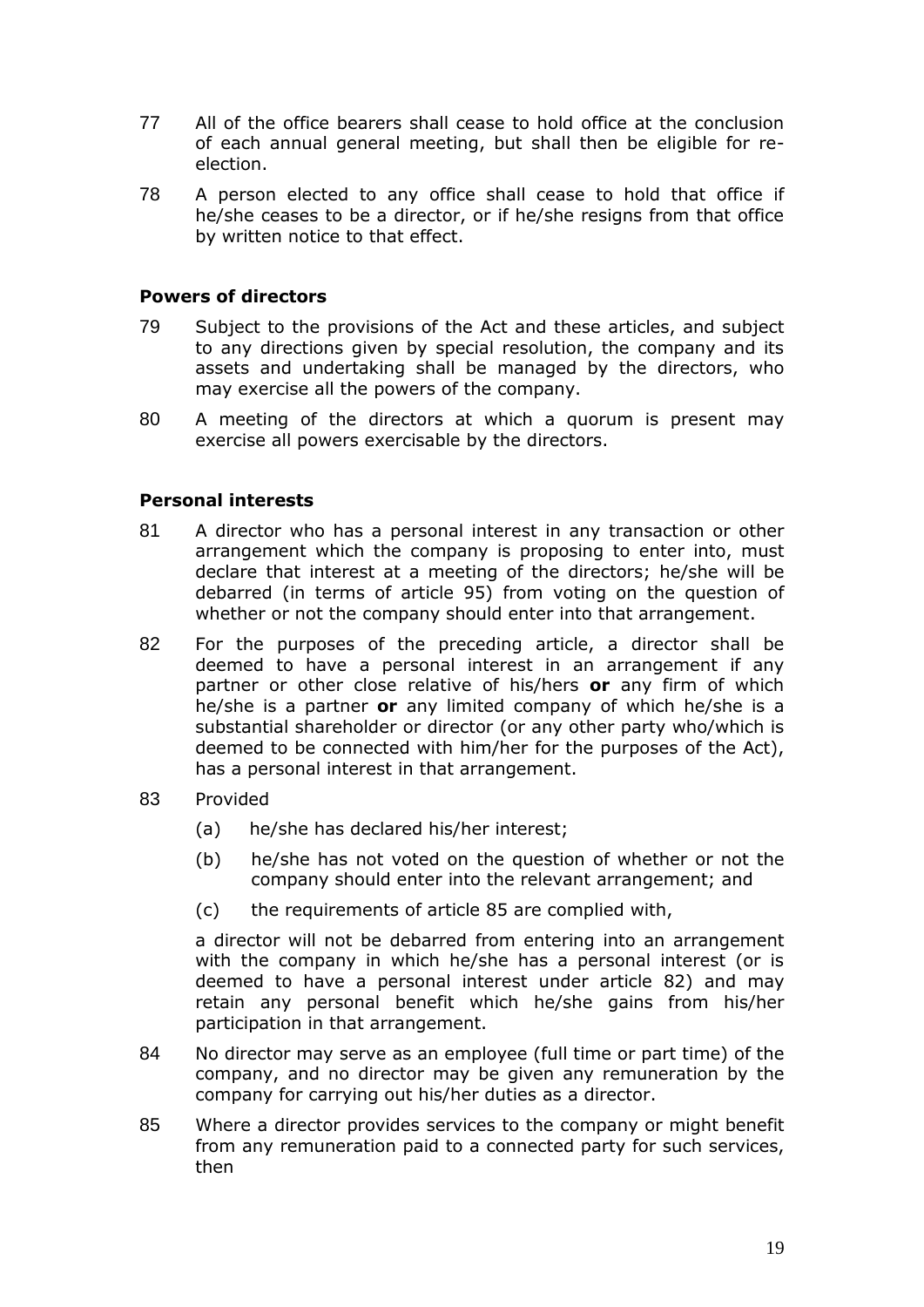- (a) the maximum amount of the remuneration must be specified in a written agreement and must be reasonable
- (b) the directors must be satisfied that it would be in the interests of the company to enter into the arrangement (taking account of that maximum amount); and
- (c) less than half of the directors must be receiving remuneration from the company (or benefit from remuneration of that nature).
- 86 The directors may be paid all travelling and other expenses reasonably incurred by them in connection with their attendance at meetings of the directors, general meetings, or meetings of committees, or otherwise in connection with the carrying-out of their duties.

#### **Procedure at directors' meetings**

- 87 Any director may call a meeting of the directors or request the secretary to call a meeting of the directors.
- 88 Questions arising at a meeting of the directors shall be decided by a majority of votes; if an equality of votes arises, the chairperson of the meeting shall (subject to article 89) have a casting vote.
- 89 The chairperson of the meeting shall only be entitled to have a casting vote if he/she is also a member ordinarily resident in the community.
- 90 No business shall be dealt with at a meeting of the directors unless a quorum is present; the quorum for meetings of the directors shall (subject to article 91) be 5 and that the directors who are also community members must be in the majority.
- 91 A quorum shall not be deemed to be constituted at any meeting of directors unless the Member Directors form a majority of the total number of directors present at the meeting.
- 92 If at any time the number of directors in office falls below the number fixed as the quorum or fails to comply with the provisions of article 64, the remaining director(s) may act only for the purpose of filling vacancies or of calling a general meeting.
- 93 Unless he/she is unwilling to do so, the chair of the company shall preside as chairperson at every directors' meeting at which he/she is present; if the chair is unwilling to act as chairperson or is not present within 15 minutes after the time when the meeting was due to commence, the directors present shall elect from among themselves the person who will act as chairperson of the meeting.
- 94 The directors may, at their discretion, allow any person who they reasonably consider appropriate, to attend and speak at any meeting of the directors; for the avoidance of doubt, any such person who is invited to attend a directors' meeting shall not be entitled to vote.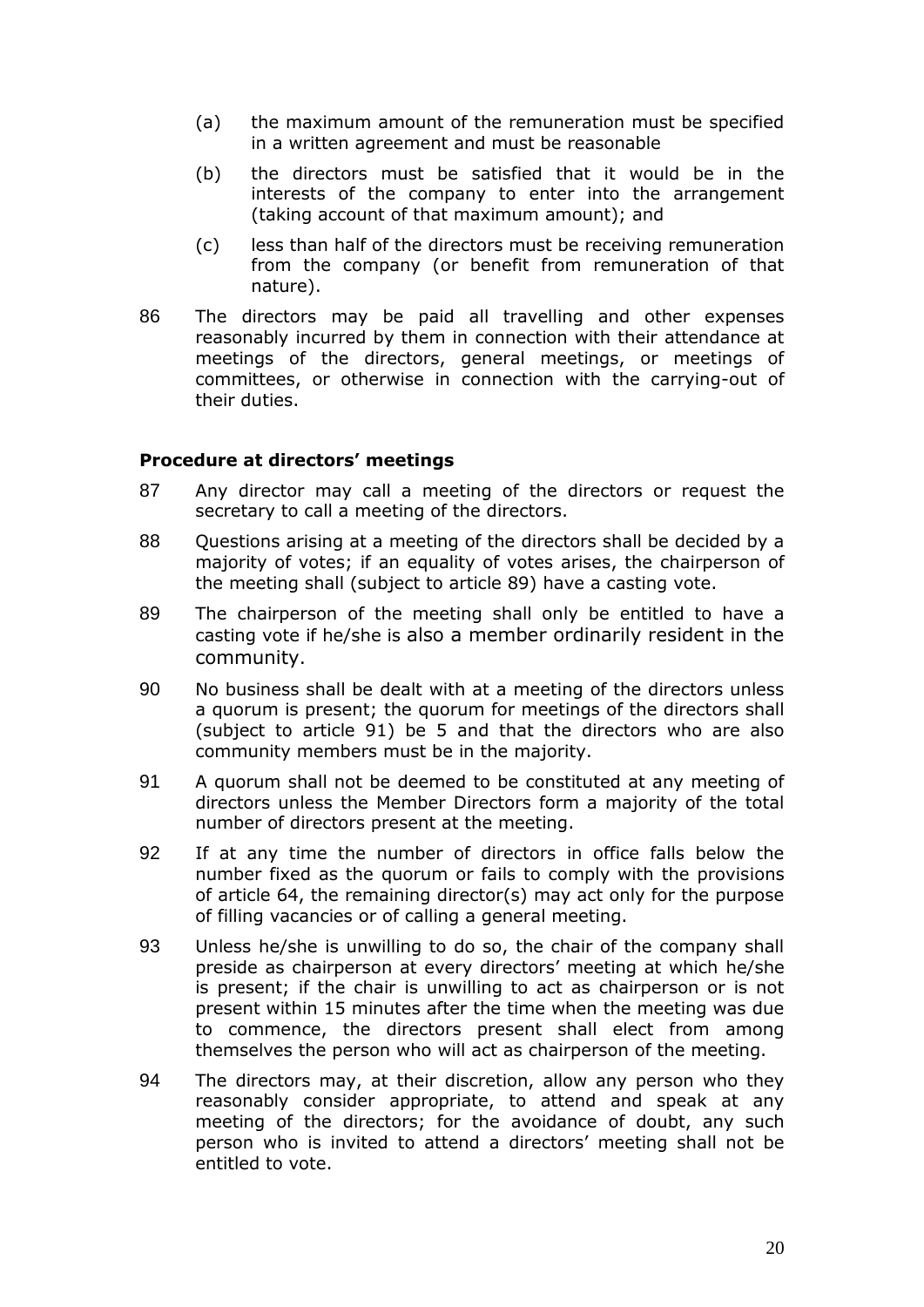- 95 A director shall not vote at a directors' meeting (or at a meeting of a sub-committee) on any resolution concerning a matter in which he/she has a personal interest which conflicts (or may conflict) with the interests of the company; he/she must withdraw from the meeting while an item of that nature is being dealt with.
- 96 For the purposes of article 96, a person shall be deemed to have a personal interest in a particular matter if any partner or other close relative of his/hers **or** any firm of which he/she is a partner **or** any limited company of which he/she is a substantial shareholder or director, has a personal interest in that matter.
- 97 A director shall not be counted in the quorum present at a meeting in relation to a resolution on which he/she is not entitled to vote.
- 98 The company may, by ordinary resolution, suspend or relax to any extent – either generally or in relation to any particular matter – the provisions of articles 95 to 97.

## **Conduct of directors**

- 99 Each of the directors shall, in exercising his/her functions as a director of the company, act in the interests of the company; and, in particular, must
	- (a) seek, in good faith, to ensure that the company acts in a manner which is in accordance with its objects (as set out article 4)
	- (b) act with the care and diligence which it is reasonable to expect of a person who is managing the affairs of another person
	- (c) in circumstances giving rise to the possibility of a conflict of interest of interest between the company and any other party
		- (i) put the interests of the company before that of the other party, in taking decisions as a director
		- (ii) where any other duty prevents him/her from doing so, disclose the conflicting interest to the company and refrain from participating in any discussions or decisions involving the other directors with regard to the matter in question
	- (d) ensure that the company complies with any direction, requirement, notice or duty imposed on it by the Charities and Trustee Investment (Scotland) Act 2005.

#### **Delegation to sub-committees**

100 The directors may delegate any of their powers to any subcommittee consisting of one or more directors and such other persons (if any) as the directors may determine; they may also delegate to the chair of the company (or the holder of any other post) such of their powers as they may consider appropriate.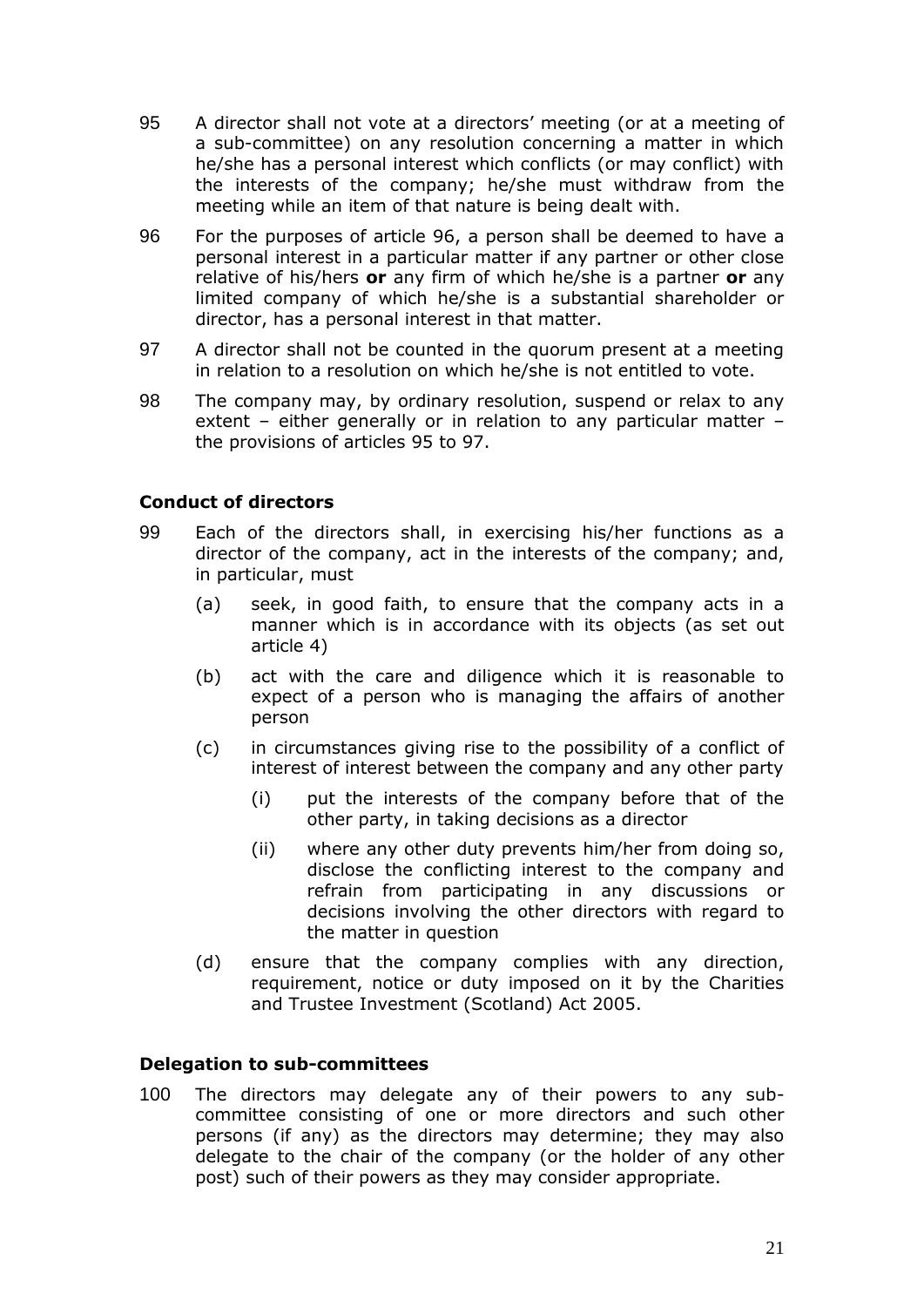- 101 Any delegation of powers under article 100 may be made subject to such conditions as the directors may impose and may be revoked or altered.
- 102 The rules of procedure for any sub-committee shall be as prescribed by the directors.

#### **Operation of bank accounts**

103 The signatures of two out of the signatories appointed by the directors shall be required in relation to all operations (other than lodgement of funds) on the bank and building society accounts held by the company; at least one out of the two signatures must be the signature of a director.

#### **Secretary**

104 The directors shall (notwithstanding the provisions of the Act) appoint a company secretary, and on the basis that the term of the appointment, the remuneration (if any) payable to the company secretary, and the such conditions of appointment shall be as determined by the directors; the company secretary may be removed by them at any time.

#### **Minutes**

105 The directors shall ensure that minutes are made of all proceedings at general meetings, directors' meetings and meetings of committees; a minute of any meeting shall include the names of those present, and (as far as possible) shall be signed by the chairperson of the meeting.

## **Accounting records and annual accounts**

- 106 The directors shall ensure that proper accounting records are maintained in accordance with all applicable statutory requirements.
- 107 The accounting records shall be maintained by the Treasurer and overseen by the Chairperson, or otherwise by, or as determined by, the directors; such records shall be kept at such place or places as the directors think fit and shall always be available for inspection by the directors.
- 108 The directors shall prepare annual accounts, complying with all relevant statutory requirements.
- 109 Subject to article 110, the directors shall ensure that an audit of such accounts is carried out by an auditor.
- 110 Notwithstanding the provisions of article 109, an audit (within the meaning of the Act) by a company auditor (as defined in the Act) shall not be required, in a case where the company is exempt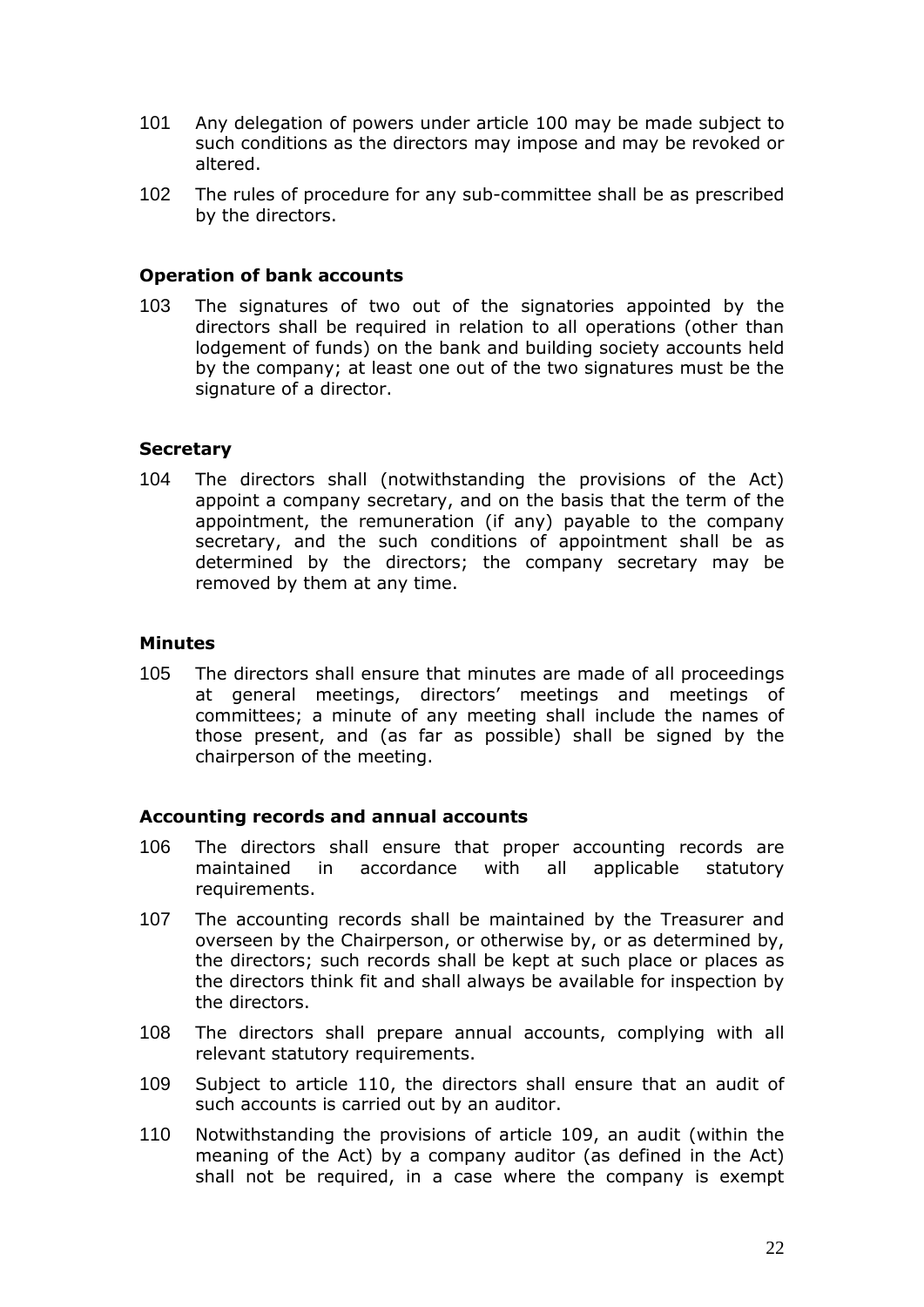(under the Act) from the requirement to have an audit, if and to the extent that proper arrangements for the auditing of the company's accounts are made in a manner which satisfies the requirements of the Act and paragraph (f) of subsection 34(1) of the Land Reform (Scotland) Act 2003.

111 No member shall (unless he/she is a director) have any right of inspecting any accounting or other records, or any document of the company, except as conferred by statute or authorised by ordinary resolution of the company.

#### **Notices**

- 112 Any notice which requires to be given to a member under these articles shall be given either in writing or by electronic means; such a notice may be given personally to the member *or* be sent by post in a pre-paid envelope addressed to the member at the address last intimated by him/her to the company *or* (in the case of a member who has notified the company of an address to be used for the purpose of electronic communications) may be given to the member by electronic means.
- 113 Any notice, if sent by post, shall be deemed to have been given at the expiry of 24 hours after posting; for the purpose of proving that any notice was given, it shall be sufficient to prove that the envelope containing the notice was properly addressed and posted.
- 114 Any notice sent by electronic means shall be deemed to have been given at the expiry of 24 hours after it is sent; for the purpose of proving that any notice sent by electronic means was indeed sent, it shall be sufficient to provide any of the evidence referred to in the relevant guidance issued from time to time by the Chartered Institute of Secretaries and Administrators.

## **Winding-up**

- 115 If on the winding-up of the company any property (including any land acquired by the company in terms of the Land Reform (Scotland) Act 2003) remains after satisfaction of all the company's debts and liabilities, such property shall not be paid to or distributed among the members of the company; instead, that property shall (subject to article 117) be transferred to some other community body or bodies or to a crofting community body or bodies as may be determined by the members (subject to the identity of the transferee body or bodies being approved by the Scottish Ministers).
- 116 If the members do not resolve to transfer any property of the nature referred to in article 115 to a community body or bodies or crofting community body or bodies approved by Scottish Ministers, such property shall instead be transferred to the Scottish Ministers or to such Scottish Charity as the Scottish Ministers may direct